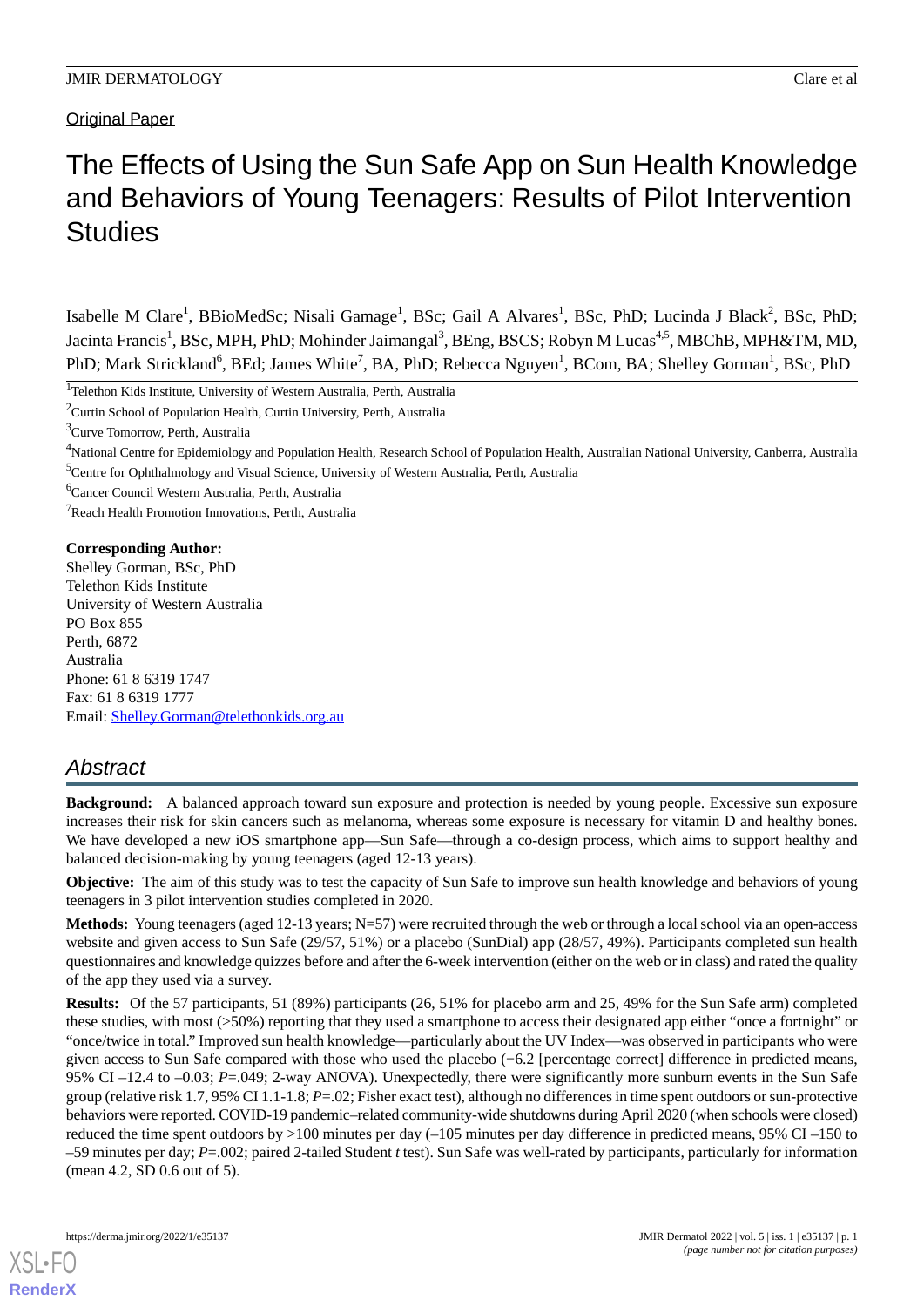**Conclusions:** Access to the Sun Safe app increased sun health knowledge among young teenagers in these pilot intervention studies. Further investigations with larger sample sizes are required to confirm these observations and further test the effects of Sun Safe on sun-protective behaviors.

(JMIR Dermatol 2022;5(1):e35137) doi: [10.2196/35137](http://dx.doi.org/10.2196/35137)

### **KEYWORDS**

app development; co-design; knowledge gain; sun exposure; sun protection; sun behaviors; teenagers; UV Index; vitamin D; young adolescents; mobile phone

# *Introduction*

# **Sun Health Promotion and Behaviors: Australian Teenagers**

A balanced approach toward sun protection and sun exposure is needed to promote the health and development of young people living in Australia. Sun-protective messaging aims to prevent sunburn and intermittent excessive sun exposure during childhood and adolescence as these events increase the risk for melanoma [\[1](#page-11-0)]. Conversely, some sun exposure is needed for vitamin D, healthy bone development, and other normal physiological and disease-preventing processes [[2](#page-11-1)[,3](#page-11-2)]. Although Australian teenagers have good knowledge about the importance of sun protection for preventing melanoma, they underestimate the risks associated with sunburn in childhood and adolescence [[4\]](#page-11-3). Healthy sun behaviors are promoted in Australia through the entrenched *SunSmart* programs of the Cancer Council in primary (elementary) schools. However, these supportive programs are less well-established in secondary schools. This reduced support coincides with a time of life when *risky* behaviors emerge in young teenagers.

# **Factors Affecting the Use of Sun Protection by Australian Teenagers**

Other factors may also affect the use of sun protection by young people, including personal preference for tanned skin, peer influences, and resistance to adult advice [\[1](#page-11-0)[,5,](#page-11-4)[6](#page-11-5)]. Furthermore, communicating nuanced health messages about the fact that short regular exposures to sunlight are likely sufficient to maintain or raise circulating 25-hydroxyvitamin D levels (but insufficient to cause sunburn) [[7\]](#page-11-6) is challenging. Historical and existing health messaging in Australia has largely been via mass media (ie, news and television) campaigns of the Cancer Council. Novel approaches are emerging, such as the installation of highly visible UV meters in secondary schools [\[8](#page-11-7)]. Indeed, new public health strategies that target young adolescents are needed, which build on knowledge obtained from primary education and ongoing public health campaigns and provide more support to children as they transition into secondary schooling [\[9](#page-11-8)]. Currently, there is little specific mobile health support for the young adolescent age group, with more available for younger children (eg, *Cache-Cache Soliel* [[10\]](#page-12-0)), older teenagers (eg, *Sunface UV-selfie* [[11\]](#page-12-1)), and adults (eg, *SunSmart*  $[12]$  $[12]$ ).

# **The Sun Safe App is a Health Promotion e-Tool for Australian Teenagers**

We recently co-developed an Apple iOS app—*Sun Safe*—with young teenagers (aged 12-13 years), Australian sun health

[XSL](http://www.w3.org/Style/XSL)•FO **[RenderX](http://www.renderx.com/)**

promotion experts and researchers, and digital health developers [[9\]](#page-11-8). The process underpinning the co-design of *Sun Safe* is reported in detail elsewhere [\[9\]](#page-11-8). This app aims to improve sun health knowledge and promote sun safe practices among young adolescents, including effective protection from sunburn and sufficient exposure for vitamin D. The health promotion message underlying *Sun Safe* is for users to *spend some time outdoors being active for vitamin D using sun protection as indicated by the UV Index.* The UV Index is a linear scale  $(1 \text{ to } >11)$  of the intensity of solar UV radiation, categorized to describe the daily danger (from low to extreme) of sunburn. It is widely used by health promotion agencies around the world (including Cancer Councils Australia and the World Health Organization) to help people make decisions regarding sun protection.

# **Study Objectives**

Here, we report the findings of effectiveness pilot intervention studies that tested the capacity of *Sun Safe* to affect sun health knowledge and behaviors of young adolescents under *real-world* conditions. This research was conducted in 2020, with data collected across 3 pilot trials because of the impact of the COVID-19 pandemic ([Multimedia Appendix 1\)](#page-11-9) [[13-](#page-12-3)[32](#page-12-4)]. Our objectives are to obtain end user responses to *Sun Safe*, pilot-test its capacity to improve the sun health knowledge and behaviors of young adolescents (aged 12-13 years), estimate its likely acceptance and effectiveness, provide data to estimate sample sizes, and test recruitment strategies and methods for future definitive trials.

# *Methods*

Additional details on the methodology are provided in [Multimedia Appendix 1.](#page-11-9)

# **Ethical and Governance Approvals**

Approval to conduct this study was obtained from the human research ethics committee of the University of Western Australia (WA; RA/4/20/4424). Project approval was received from the Department of Education of WA to allow researchers to recruit participants through a local Perth school [[9\]](#page-11-8). Findings are reported according to CONSORT-EHEALTH (Consolidated Standards of Reporting Trials of Electronic and Mobile Health Applications and Online Telehealth) guidelines for pilot trials. This was a small pilot trial of a nonclinical intervention and not a randomized clinical trial.

# **Timing of Pilot Intervention Studies**

Parallel-designed, placebo-controlled pilot intervention studies were conducted across 2020, with participants recruited through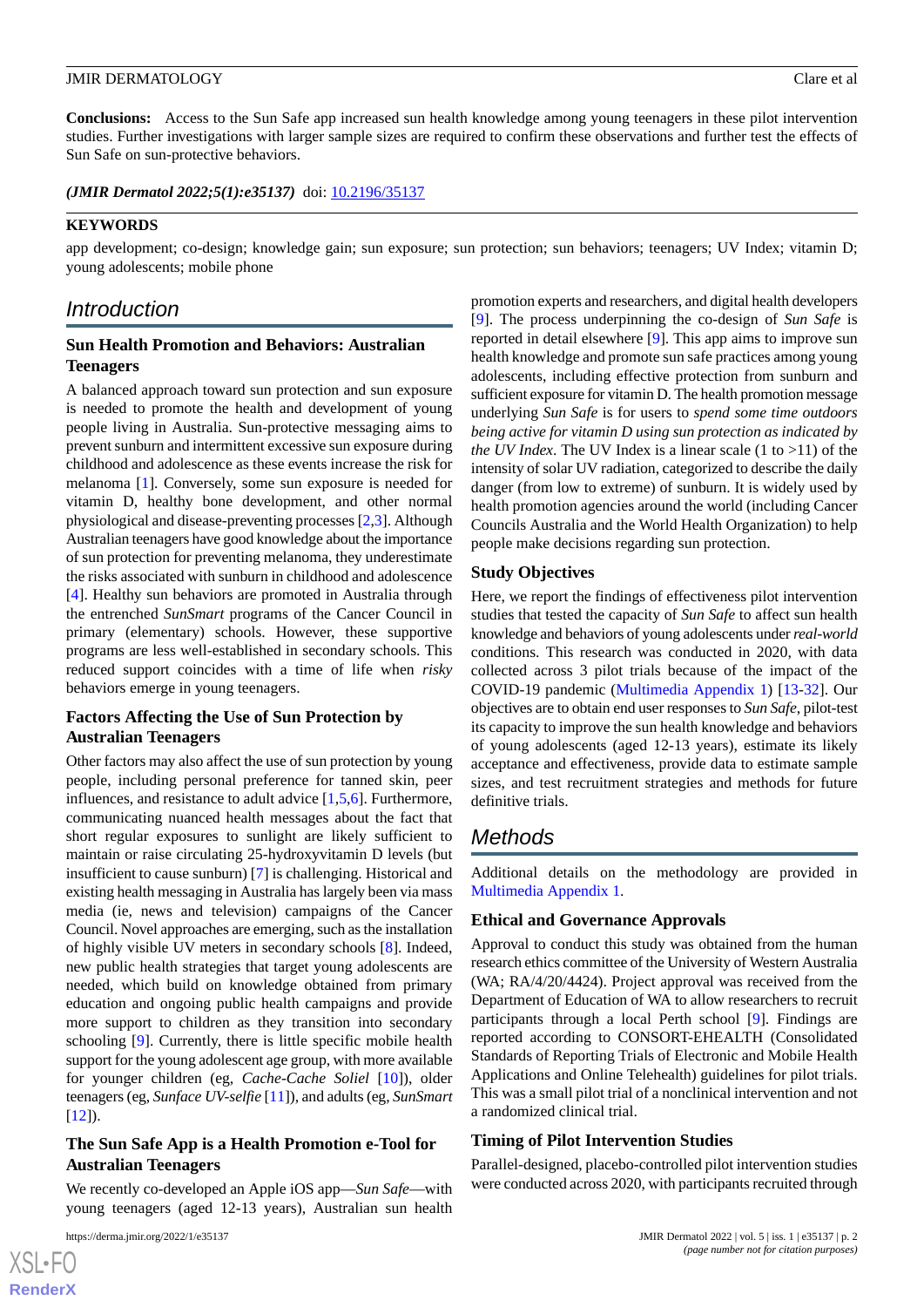community-based social media strategies or through a local high school (in class). Three pilot studies were conducted:

- 1. Community phase 1 pilot study (February 2020-May 2020)
- 2. School pilot study (February 2020-November 2020)
- 3. Community phase 2 pilot study (July 2020-November 2020)

### **Recruitment of Participants**

Recruitment was undertaken over two 5-week periods (February 2020 to March 2020 and July 2020 to August 2020). For community pilot studies, recruitment was conducted through notices placed on the Telethon Kids Facebook page (with >19,000 followers) and paid advertisements (total budget=Aus \$400 [US \$290]) specifically targeting parents living in WA aged  $\geq$ 30 years. In the school pilot study, participants were

recruited via in-class sessions with researchers speaking to 3 classes of students in years 7 and 8. Please see the *Methods* section of [Multimedia Appendix 1](#page-11-9) for COVID-19 pandemic impacts on recruitment and more details regarding timelines.

### **Eligibility Criteria**

Eligible participants were aged 12 to 13 years and English speaking, with sufficient internet literacy to download and use the apps; had access to the internet and an Apple iOS device (ie, iPhone or iPad); and lived in WA (for community pilot studies) or attended the local school (for school pilot study). All eligible participants who provided informed consent were enrolled. A CONSORT (Consolidated Standards of Reporting Trials) flowchart detailing the enrollment of participants is shown in [Figure 1.](#page-2-0)

<span id="page-2-0"></span>**Figure 1.** Flowchart of recruitment of participants into the 3 pilot intervention studies. For some outcomes, data were not collected for all participants or were excluded from analyses.

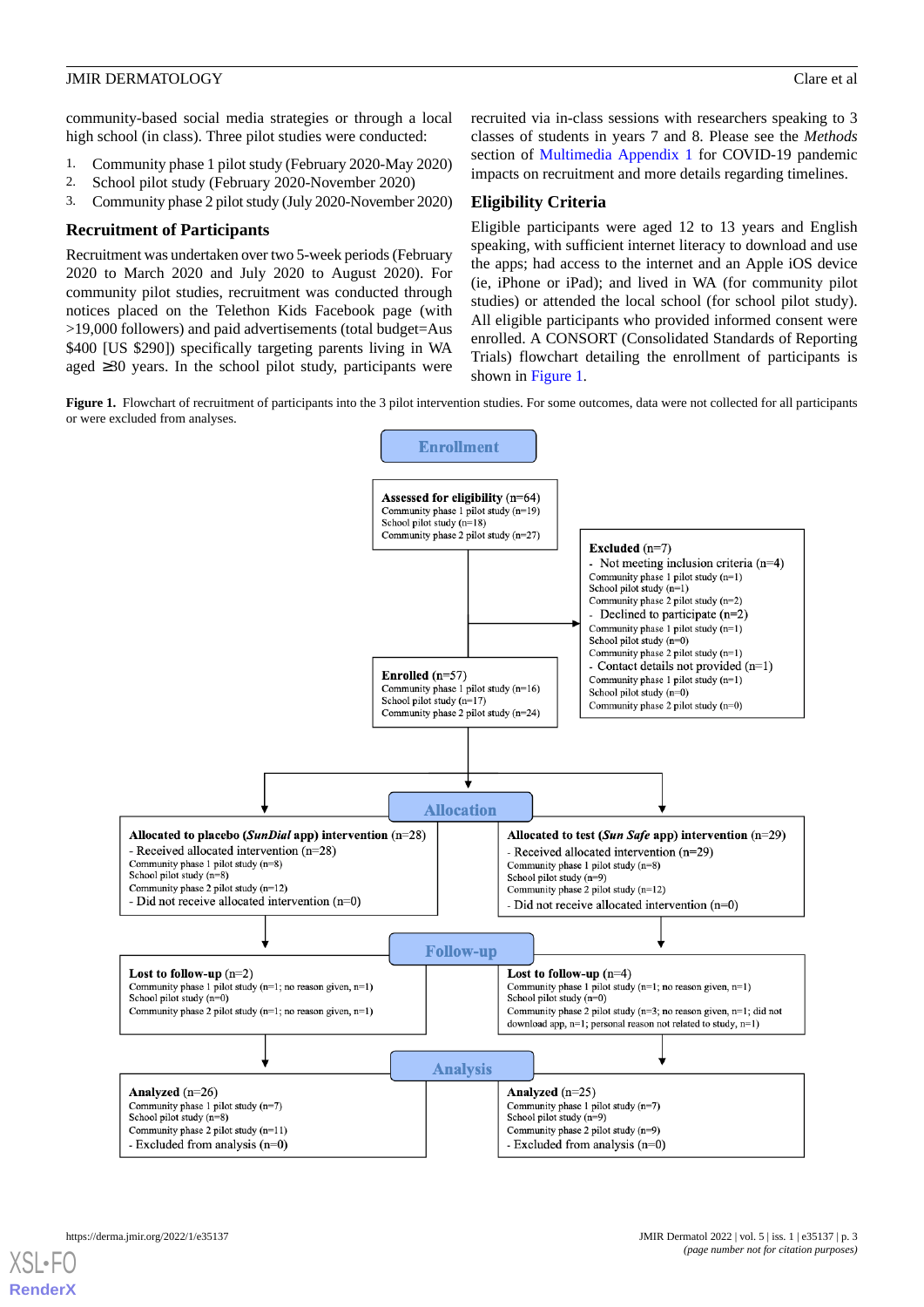### **Study Location**

These studies were largely conducted in Perth, the capital city of the state of WA (latitude 31.9°S, longitude 115.9°E) [[33\]](#page-12-5). The *global daily solar radiation* (total solar energy levels per day, including UV, visible, and infrared radiation) levels measured at the *Perth Metro* terrestrial weather station (Australian Government Bureau of Meteorology [\[34](#page-13-0)]) and maximal daily UV Index levels for Perth (Australian Radiation Protection and Nuclear Safety Agency [\[35](#page-13-1)]) across 2020 are shown in [Figure 2.](#page-3-0) A strong and statistically significant linear correlation between global daily solar exposure levels and maximum daily UV Index was observed (Spearman test, *r*=0.84, 95% CI 0.81-0.87; *P*<.001). For more details, see [Multimedia](#page-11-9) [Appendix 1.](#page-11-9)

<span id="page-3-0"></span>**Figure 2.** Global daily solar exposure levels and maximum daily UV Index for Perth (Western Australia) in 2020. Black broken lines encapsulate 6-week intervention periods for each pilot study. Red broken lines encapsulate the days of the year during which schools were shut due to the COVID-19 pandemic.



#### **Data Collection at Baseline**

Participants were asked to provide self-assessed *baseline* responses, which were collected either through web-based questionnaires (for community pilot studies) or in-class completion of paper-based questionnaires (school pilot study). Data collected at recruitment and through questionnaires included the following:

- 1. Demographic information (age, gender, and postcode to estimate socioeconomic status)
- 2. Sun health knowledge (through completion of a multiple-choice quiz)
- 3. Skin type and responses to sun exposure
- 4. Sun health behaviors (time spent outdoors and sun-protective behaviors) and sunburn

A standardized multiple-choice quiz on sun health knowledge was developed from educational content included within the *Sun Safe* app [\[9\]](#page-11-8) (see *Methods* section in [Multimedia Appendix](#page-11-9) [1\)](#page-11-9). The percentage of questions correctly answered and the time taken to complete the knowledge quizzes were recorded.

The sun health questionnaire included questions on time spent outdoors during weekdays, weekend days, and school holidays in the past 6 weeks and sun-protective behaviors at those times (wearing hats and long-sleeved or leg-covering clothing, seeking shade, and using sunscreen). Other questions included self-reported measures of sun sensitivity, tanning responses, skin type, number of moles and freckles, serious sunburns during

[XSL](http://www.w3.org/Style/XSL)•FO **[RenderX](http://www.renderx.com/)**

the lifetime, and sunburns in the past 6 weeks. For more details, see [Multimedia Appendix 1](#page-11-9).

Skin type was determined by asking participants to choose a skin color they thought was closest to their own natural skin color (ie, skin of inner upper arm), which corresponded to *Fitzpatrick skin phototype color images* of types 1 to 6 (from 1=pale white skin to 6=deeply pigmented dark brown to black skin). For more details, see [Multimedia Appendix 1](#page-11-9).

In the school pilot study, self-reported sun behaviors (specifically time spent outdoors) were compared with the objective erythemally effective doses (EEDs;  $J/m<sup>2</sup>$ ) received on school days, as measured on polysulfone dosimeters [[13\]](#page-12-3) worn daily by participants for 7 days immediately before and during the final 7 days of the 6-week intervention. For more details, see [Multimedia Appendix 1](#page-11-9).

### **Intervention Group Allocations**

After the completion of baseline questionnaires, participants were allocated into 1 of 2 intervention groups, with group allocation done by matching participants (1:1) based on age, gender, and skin type. Participants were recruited through the Qualtrics platform (Experience Management; hosted at the University of WA), with enrollment and assignment of interventions managed by SG. Participants were then invited to download either the *Sun Safe* app [[14\]](#page-12-6) (version 1.0.1, 2020, with further development frozen during these studies; available on the Australian Apple App Store only) or a placebo app. Major features of the *Sun Safe* app are summarized in [Figure 3](#page-4-0) (see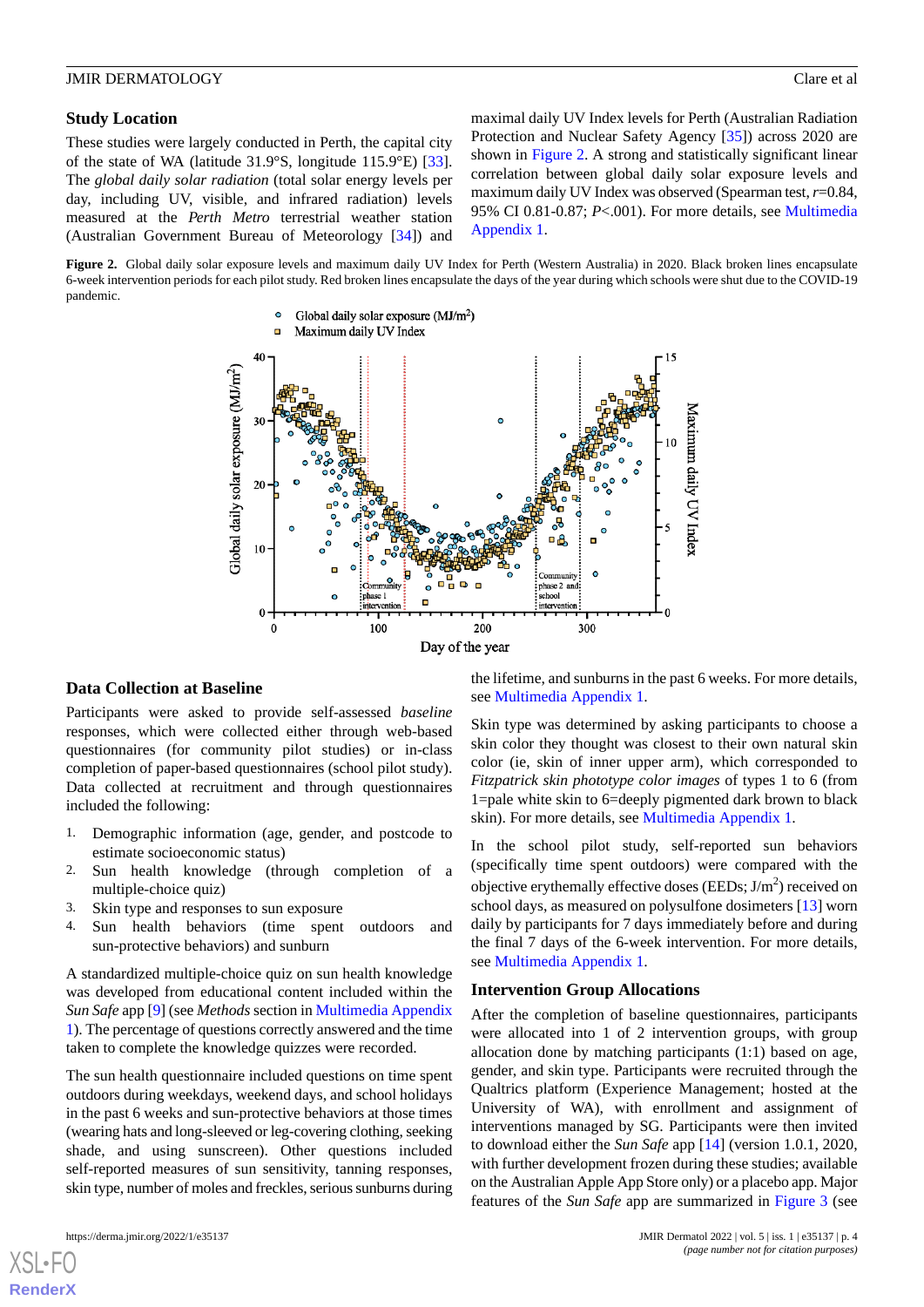[Multimedia Appendix 1](#page-11-9) and the study by Nguyen et al [\[9](#page-11-8)]). The theoretical framework and co-design process underpinning the development of *Sun Safe* are reported in detail elsewhere [[9\]](#page-11-8). *Sun Safe* requires the user's location and IP address to provide location-specific information; however, these data are not stored by the app nor the provider of the information. The placebo app selected was the *SunDial* iOS app (version 6.2, 2020), which notifies the user when sunrise and sunset events occur [[15\]](#page-12-7). A placebo app was required to control for the *digital placebo effect*, which may occur when being involved in a digital intervention study [[16](#page-12-8)]. Participants were blinded to which were the test (*Sun Safe*) and placebo (*SunDial*) apps and were initially encouraged to download and use either app (for free) through email or information provided during an in-class session. Researchers had no further contact with the participants during the 6-week app exposure period [\(Figure 2\)](#page-3-0).

<span id="page-4-0"></span>**Figure 3.** Screenshots of the Sun Safe app (clockwise from top left) include: the home page, predictive data and when to use sun protection (view this week), educational content (learn), easy and hard quizzes (quiz), notifications to check the UV Index, and a reminder to reapply sunscreen (sunscreen timer).



### **Data Collection After the Intervention**

Data collected after 6 weeks of exposure to either app included the following:

- 1. Sun health knowledge (through the same multiple-choice quiz as the baseline)
	-

 $XS$  • FOR **[RenderX](http://www.renderx.com/)**

- 2. Sun health behaviors (time spent outdoors and sun-protective behaviors) and sunburns received during 6 weeks of intervention
- 3. Assessments and ratings collected using a survey, which incorporated the user version of the Mobile App Rating Scale [\[17](#page-12-9)]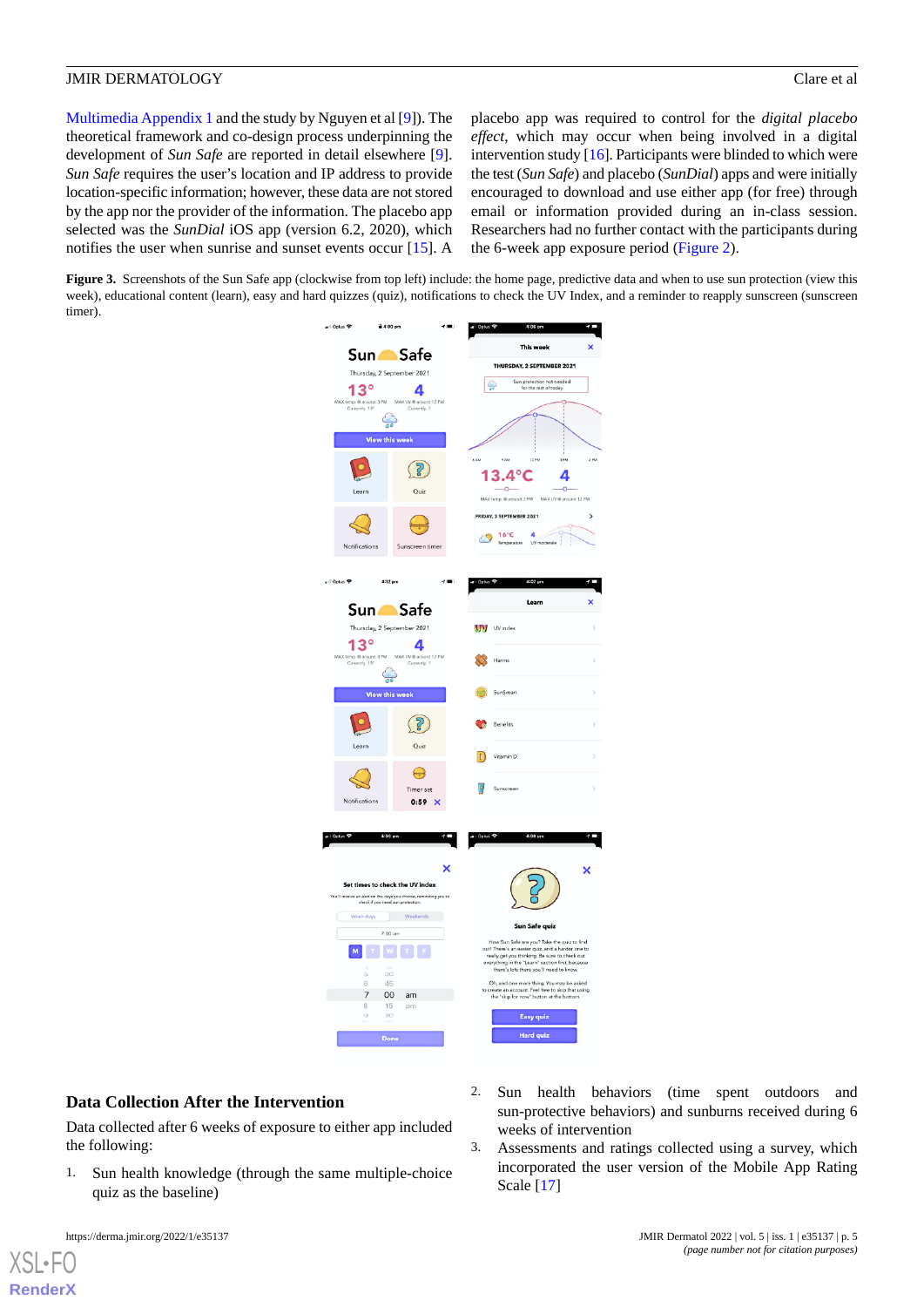The user version of the Mobile App Rating Scale survey includes 26 items, rated on 5-point (Likert) scales, and asks users to rate the app they used across six *areas of assessment*: (1) engagement, (2) functionality, (3) aesthetics, (4) information, (5) subjective quality, and (6) perceived impact (on related health knowledge, attitudes, and behaviors) [\[17](#page-12-9)]. An *overall quality* rating was produced by calculating the mean score of the engagement, functionality, aesthetics, and information areas of assessment [\[18](#page-12-10)]. For more information, see [Multimedia](#page-11-9) [Appendix 1.](#page-11-9)

### **Statistical Analyses**

Results were analyzed using Microsoft Excel (version 16.52 for Mac, 2021) and GraphPad Prism (version 9.2.0 for Mac, 2021). Descriptive statistics were calculated, with mean and SD reported for continuous data and number and percentage (for data combined across the 3 pilot studies) for categorical data. We did not impute missing values for participants who did not complete the study, with most analyses considering data collected at baseline separate from that collected after the intervention. All data were subjected to normality tests (Shapiro–Wilk) to determine whether parametric data analyses were appropriate. Results were considered statistically significant for *P* values <.05. Unless otherwise stated, data were combined for the 3 pilot studies. For categorical data, Fisher exact tests or chi-square tests were performed to compare between intervention groups (ie, the app tested) for data combined for the 3 pilot studies. For continuous data, 2-way ANOVA with Tukey post hoc test or Student *t* test (if normally distributed) or Kruskal-Wallis test with Dunn post hoc or

Mann–Whitney test (if not normally distributed) were used to determine the differences between intervention groups when data were combined across all 3 pilot studies or within each pilot study, respectively. Outcomes of the 2-way ANOVA are reported below as differences in predicted means with 95% CIs. Relative risk (RR) CIs were calculated using the Koopman asymptomatic score method. For dosimetry data, the strength of linear correlations was tested using the Pearson test. For more information, see also [Multimedia Appendix 1.](#page-11-9)

# *Results*

# **Participant Demographics**

Across all 3 pilot studies, 57 participants were recruited who were given access to the placebo (28, 49% for *SunDial* [\[15](#page-12-7)]) and test (29, 51% for *Sun Safe*) apps [\(Figure 1\)](#page-2-0) after matching for age, gender, and skin type, with 51 (89%) participants (26, 51% in the placebo arm and 25, 49% in the test arm) completing the studies. Overall, more participants were women who lived in postcodes of higher socioeconomic status (Socio-Economic Indexes for Areas Index of Relative Socioeconomic Advantage and Disadvantage quintiles 4 and 5) with *lighter* skin types (ie, Fitzpatrick skin types 1-3; [Table 1](#page-6-0)). Approximately all individuals (56/57, 98%) lived in postcodes within the Perth metropolitan region. No statistically significant differences in gender (*P*=.99; Fisher exact test), age (*P*=.89; 2-way ANOVA), postcode-based socioeconomic status (*P*=.48; chi-square test), or skin type (*P*=.99; Fisher exact test) were observed between intervention groups [\(Table 1\)](#page-6-0).

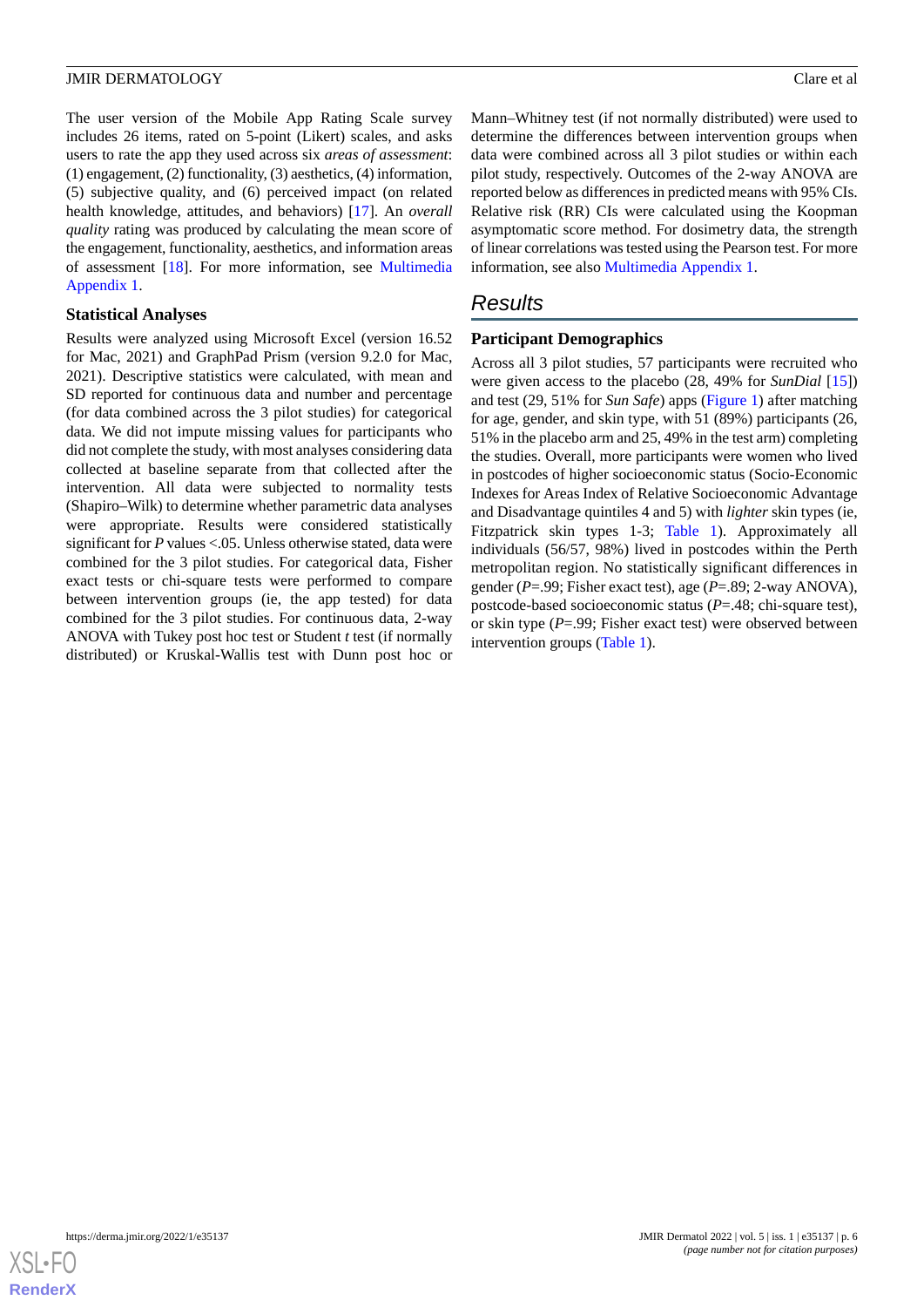<span id="page-6-0"></span>**Table 1.** Demographics of participants in either placebo (SunDial app) or test (Sun Safe app) intervention arms (N=57).

| Demographics                                                 | Pilot study and intervention groups |           |                   |           |           |                   |                       |           |
|--------------------------------------------------------------|-------------------------------------|-----------|-------------------|-----------|-----------|-------------------|-----------------------|-----------|
|                                                              | Community phase 1                   |           | Community phase 2 |           | School    |                   | Combined <sup>a</sup> |           |
|                                                              | Placebo                             | Test      | Placebo           | Test      | Placebo   | Test <sup>b</sup> | Placebo               | Test      |
| Participants completing baseline, $n^{c}$ (%)                | 8(14)                               | 8(14)     | 12(21)            | 12(21)    | 8(14)     | 9(16)             | 28(49)                | 29(51)    |
| Gender, $n$ $(\%)$                                           |                                     |           |                   |           |           |                   |                       |           |
| Male                                                         | 2(25)                               | 3(38)     | 4(33)             | 3(25)     | 2(25)     | 3(33)             | 8(29)                 | 9(31)     |
| Female                                                       | 6(75)                               | 5(62)     | 8(67)             | 9(75)     | 6(75)     | 6(67)             | 20(71)                | 20(69)    |
| Other or not stated                                          | 0(0)                                | 0(0)      | 0(0)              | 0(0)      | 0(0)      | 0(0)              | 0(0)                  | 0(0)      |
| Age (years), mean (SD)                                       | 12.8(0.5)                           | 12.9(0.4) | 12.7(0.5)         | 12.8(0.5) | 12.7(0.3) | 12.6(0.3)         | 12.7(0.4)             | 12.8(0.3) |
| Postcode-based SEIFA <sup>d</sup> IRSAD <sup>e</sup> , n (%) |                                     |           |                   |           |           |                   |                       |           |
| Quintile 1                                                   | 0(0)                                | 0(0)      | 1(8)              | 1(8)      | 0(0)      | 0(0)              | 1(4)                  | 1(3)      |
| <b>Ouintile 2</b>                                            | 0(0)                                | 2(25)     | 4(33)             | 2(17)     | 0(0)      | 1(11)             | 4(14)                 | 5(17)     |
| Quintile 3                                                   | 1(12)                               | 3(38)     | 1(8)              | 4(33)     | 2(25)     | 1(11)             | 4(14)                 | 8(28)     |
| <b>Ouintile 4</b>                                            | 0(0)                                | 0(0)      | 3(25)             | 3(25)     | 3(38)     | 3(33)             | 6(21)                 | 6(21)     |
| Quintile 5                                                   | 7(88)                               | 3(38)     | 3(25)             | 2(17)     | 3(38)     | 4(44)             | 13(46)                | 9(31)     |
| Fitzpatrick skin type, $n$ (%)                               |                                     |           |                   |           |           |                   |                       |           |
| $\mathbf{1}$                                                 | 1(12)                               | 2(25)     | 2(17)             | 2(17)     | 1(12)     | 0(0)              | 4(14)                 | 4(14)     |
| $\overline{c}$                                               | 3(38)                               | 4(50)     | 5(42)             | 5(42)     | 1(12)     | 1(11)             | 9(32)                 | 10(34)    |
| 3                                                            | 4(50)                               | 2(25)     | 3(25)             | 3(25)     | 3(38)     | 6(67)             | 10(36)                | 11 (38)   |
| 4                                                            | 0(0)                                | 0(0)      | 2(17)             | 2(17)     | 1(12)     | 1(11)             | 3(11)                 | 3(10)     |
| 5                                                            | 0(0)                                | 0(0)      | 0(0)              | 0(0)      | 2(25)     | 1(11)             | 2(7)                  | 1(3)      |
| 6                                                            | 0(0)                                | 0(0)      | 0(0)              | 0(0)      | 0(0)      | 0(0)              | 0(0)                  | 0(0)      |

<sup>a</sup>For data combined across the 3 pilot studies, statistical comparisons were made between placebo and test interventions for the following: gender: RR=0.9 (95% CI 0.4-2.0); *P*=.99; Fisher exact test; age: –0.02 years difference in predicted means (95% CI –0.24 to 0.28); *P*=.89; 2-way ANOVA with Tukey post hoc test; SEIFA Index of Relative Socioeconomic Advantage and Disadvantage: *P*=.48; chi-square test; groups collapsed as described in the *Methods* section; Skin type: RR=0.9 (95% CI 0.5-1.6); *P*=.99; Fisher exact test; groups collapsed as described in the *Methods* section.

<sup>b</sup>One test participant did not complete the baseline surveys as they were not able to attend the in-school session.

c Participants recruited into each pilot study who completed all baseline questionnaires and were given access to either the placebo (*SunDial*) or test (*Sun Safe*) apps for 6 weeks.

d SEIFA: Socio-Economic Indexes for Areas.

e IRSAD: Index of Relative Socioeconomic Advantage and Disadvantage.

# **Skin Sensitivity, Tanning Responses, and Number of Moles and Freckles**

At baseline, there were no statistically significant differences in skin-burning (sensitivity) or tanning responses to 30 minutes of exposure to summer sunlight, skin appearance at the end of summer, or number of moles or freckles between the test (*Sun Safe*) and placebo groups [\(Multimedia Appendix 1](#page-11-9) Table S1).

### **Downloading and Using the Apps**

In the community pilot studies, there were no significant differences in the time taken to download the apps (*P*=.64; Mann–Whitney test) or time for which apps were accessed (*P*=.20) between the placebo and test (*Sun Safe*) groups ([Multimedia Appendix 1](#page-11-9) Table S2). Most participants used a smartphone ( $>50\%$ ) to access their designated app either once a fortnight or once or twice (in total).

# **Sun Health Knowledge Was Increased With Exposure to the Sun Safe App**

Participants completed a 20-question multiple-choice quiz before ([Figure 4](#page-7-0)A) and after [\(Figure 4](#page-7-0)B) the 6-week intervention. Participants who were given access to the *Sun Safe* (test) app demonstrated greater sun health knowledge than those in the placebo group [\(Figure 4B](#page-7-0); −6.2%, 95% CI –12.4% to –0.03%; *P*=.049, 2-way ANOVA). Specific knowledge improvements were about the UV Index, with significantly more participants from the *Sun Safe* group correctly answering the question, "At which UV Index values are sun protection recommended when you are outside?" (ie, 13/25, 52% in placebo and 20/25, 80% in test arms answered correctly; RR=0.65, 95% CI 0.41-0.97; *P*=.04; chi-square test; [Multimedia Appendix 1,](#page-11-9) Table S3). There was no difference between men and women in the percentage of correct answers achieved before or after the intervention ([Multimedia Appendix 1\)](#page-11-9).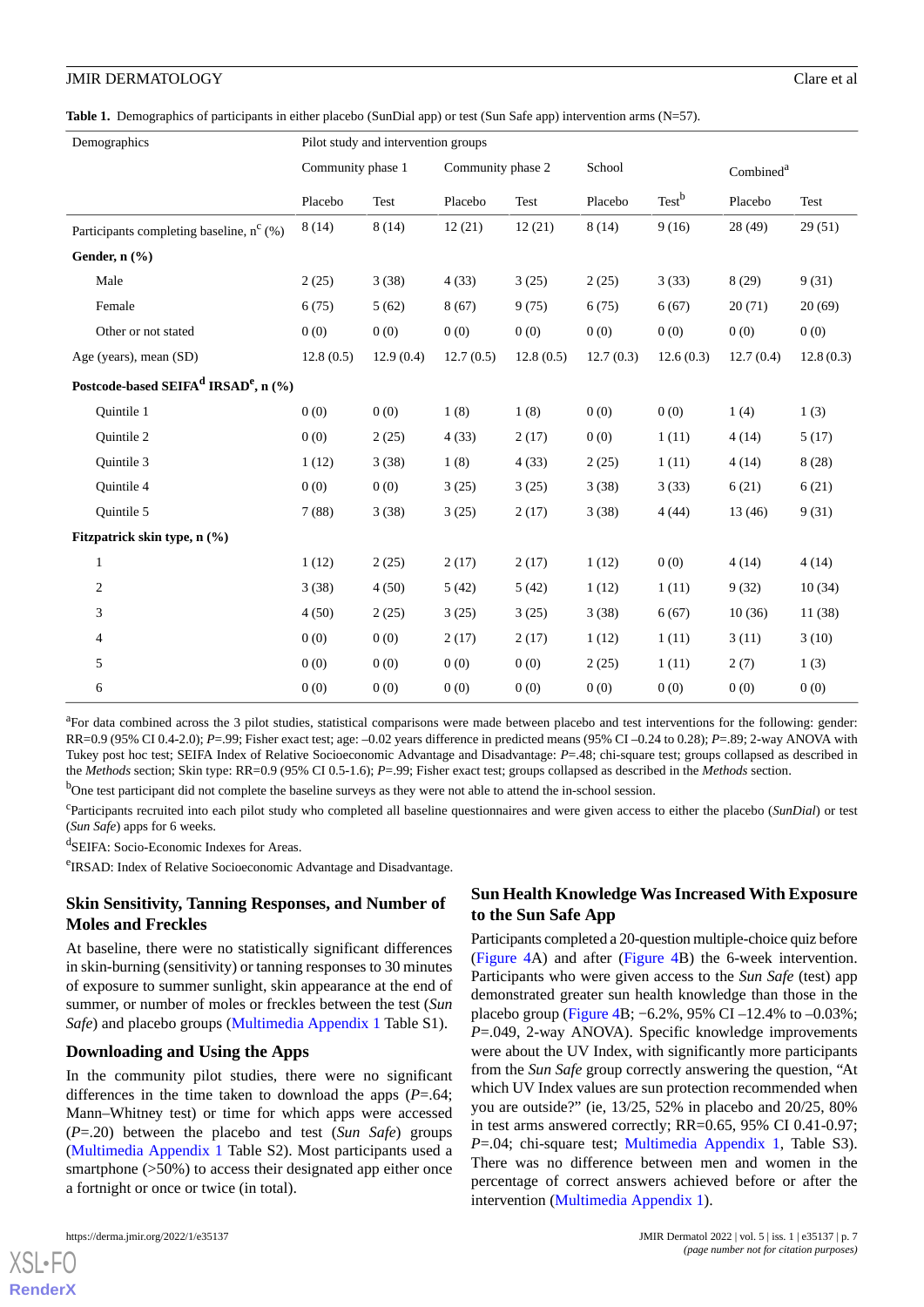<span id="page-7-0"></span>**Figure 4.** Exposure to the test app (Sun Safe) increased the percentage of questions correctly answered by participants (in a 20-question multiple-choice quiz) across all 3 pilot studies. Data collected during (A) preintervention assessment (28/28, 100% placebo and 29/29, 100% test) and (B) postintervention assessment (25/28, 89% placebo and 25/29, 86% test) were compared using 2-way analysis of variance (with Tukey post hoc analysis; −6.2% difference in predicted means, 95% CI –12.4 to –0.03; *P*=.049, 2-way analysis of variance). One participant from the placebo arm of the school pilot study did not attend the in-school session during which the multiple-choice quiz was conducted at the postintervention time point. Data are shown as mean (SD).



### **Sunburns**

There were no statistically significant differences in the number of serious sunburn events reported across the lifetime or any sunburn during the 6 weeks before the intervention between the groups [\(Table 2\)](#page-8-0). However, there were significantly more sunburn events reported by participants in the *Sun Safe* group

during the 6 weeks of the intervention than those in the placebo group [\(Table 2](#page-8-0); RR=1.7, 95% CI 1.1-2.8; *P*=.02; Fisher exact test). Within the *Sun Safe* group, these were mostly (10/13, 77%) not *bad sunburns*. No statistically significant difference observed between groups in the number of bad sunburns (RR=0.5, 95% CI 0.1-1.2; *P*=.27; Fisher exact test).

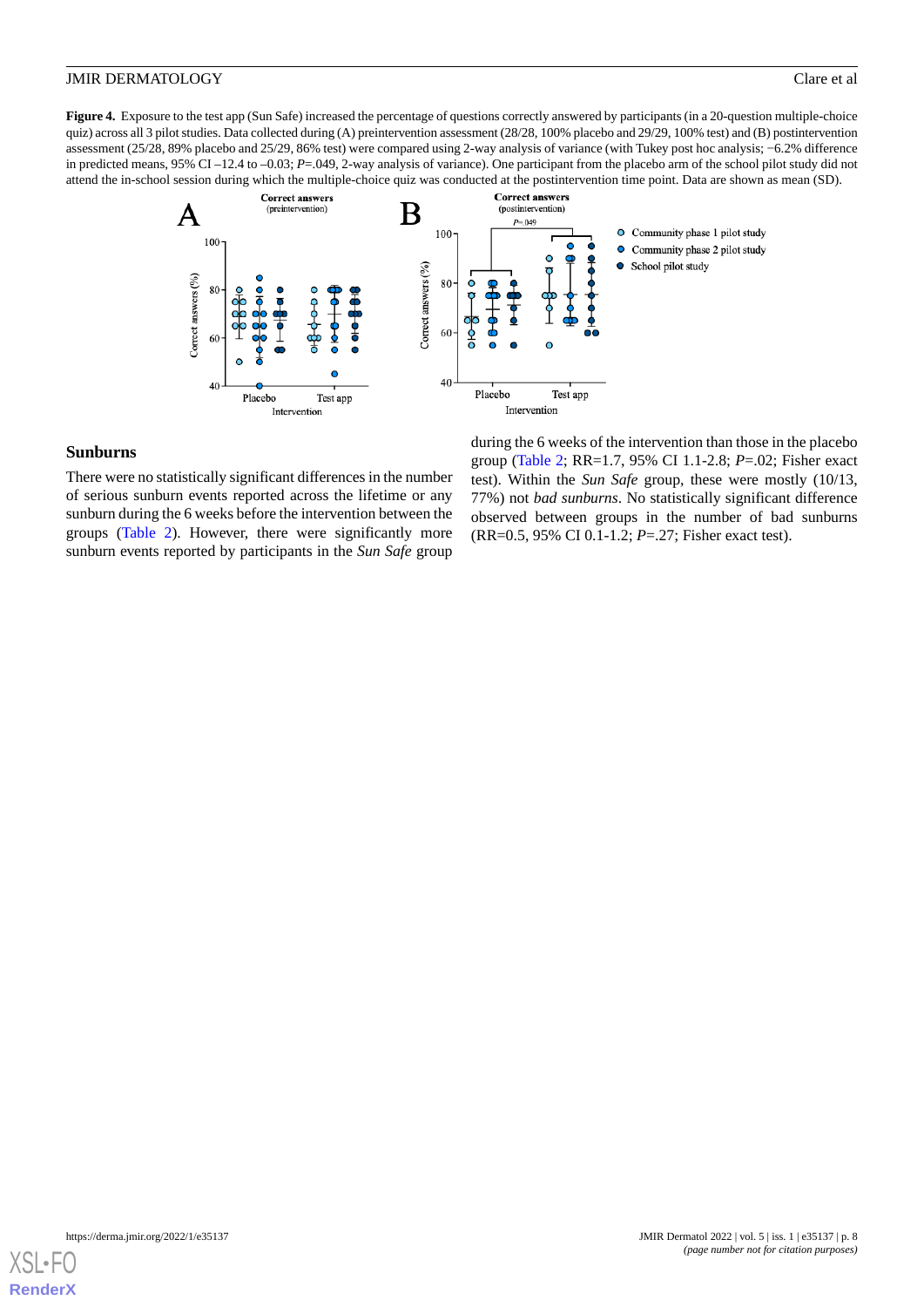<span id="page-8-0"></span>Table 2. Sunburns during lifetime or the 6 weeks before or during the intervention<sup>a,b</sup>.

| Intervention group                                | Before intervention (combined; $n=56$ ), $n$ (%) |                   | During intervention (combined; $n=51$ ), $n$ (%) |              |
|---------------------------------------------------|--------------------------------------------------|-------------------|--------------------------------------------------|--------------|
|                                                   | Placebo                                          | Test              | Placebo                                          | Test         |
| Participants                                      | 28 (50)                                          | 28 (50)           | 26(51)                                           | 25(49)       |
| Lifetime sunburns <sup>c</sup>                    |                                                  |                   | $N/A^d$                                          | N/A          |
| $\boldsymbol{0}$                                  | 7(25)                                            | 7(25)             |                                                  |              |
| $\mathbf{1}$                                      | 4(14)                                            | 7(25)             |                                                  |              |
| $2 - 10$                                          | 11(39)                                           | 11(39)            |                                                  |              |
| $>10$                                             | 4(14)                                            | 1(4)              |                                                  |              |
| Do not know                                       | 2(7)                                             | 2(7)              |                                                  |              |
| Frequency of sunburn in the past 6 weeks          |                                                  |                   |                                                  |              |
| Never                                             | 19(68)                                           | 21(75)            | 21(81)                                           | 12(48)       |
| Once                                              | 7(25)                                            | 4(14)             | 3(12)                                            | 10(40)       |
| 2-10 times                                        | 1(4)                                             | 2(7)              | 1(4)                                             | 2(8)         |
| $>10$ times                                       | 0(0)                                             | 0(0)              | 1(4)                                             | 0(0)         |
| Do not know                                       | 1(4)                                             | 1(4)              | 0(0)                                             | 1(4)         |
| How many of these were bad sunburns? <sup>e</sup> |                                                  |                   |                                                  |              |
| $\boldsymbol{0}$                                  | $5(62)^f$                                        | $4(67)^{g}$       | $2(40)$ <sup>h</sup>                             | $10(77)^{i}$ |
| $\mathbf{1}$                                      | $3(38)^f$                                        | $1(17)^{g}$       | $2(40)^h$                                        | $2(15)^{i}$  |
| $2 - 10$                                          | $0(0)$ <sup>f</sup>                              | $1(17)^{g}$       | $1(20)^h$                                        | $1(8)^{i}$   |
| Do not know                                       | $0(0)$ <sup>f</sup>                              | 0(0) <sup>g</sup> | $0(0)^h$                                         | $0(0)^{i}$   |

<sup>a</sup>Data are shown as number (n) of each participant who selected each response and percentage within each intervention group, with data combined from participants enrolled in 1 of 3 pilot studies, who completed the survey before and after 6 weeks of access to either the placebo (*SunDial)* or test (*Sun Safe*) apps.

b Statistical comparisons were made between placebo and test interventions using the Fisher exact test (with groups collapsed, as described in *Methods* section of [Multimedia Appendix 1\)](#page-11-9) for the following: lifetime sunburn: RR=0.8 (95% CI 0.4-1.4); *P*=.59; frequency of sunburn (before): RR=0.9 (95% CI 0.6-1.3); *P*=.77; Frequency of sunburn (during): RR=1.7 (95% CI 1.1-2.8); *P*=.02; bad sunburns (during): RR=0.5 (95% CI 0.1-1.2); *P*=.27.

<sup>c</sup>Number of sunburns to a significant area of skin with pain lasting longer than a day, experienced in a lifetime (asked only at baseline; ie, before intervention).

 $d_{N/A}$ : not applicable (as data were only collected at baseline).

<sup>e</sup> For those who experienced any sunburn in the past 6 weeks, how many of these were bad sunburns to a significant area of skin, with pain lasting longer than a day?

 $f_{n=8}$ .

 $g_{n=6}$ .

 $^{\rm h}$ n=5.

 $i_{n=13}$ .

[XSL](http://www.w3.org/Style/XSL)•FO **[RenderX](http://www.renderx.com/)**

### **Time Spent Outdoors**

There were no statistically significant differences in the time spent outdoors either before or during the intervention period between the placebo and test groups ([Multimedia Appendix 1](#page-11-9) Table S4). There were also no statistically significant differences in the time spent outdoors between the placebo and test groups either before or during the intervention within each pilot study ([Multimedia Appendix 1](#page-11-9) Table S4).

Within the community phase 1 pilot study, significant reductions in time spent outdoors were observed during the intervention compared with the time before the intervention ([Figure 5A](#page-9-0)-5C; overall: –105 minutes, 95% CI –150 to –59 minutes; *P*=.002;

school weekdays: –81 minutes, 95% CI –135 to –26 minutes; *P*=.008; weekend days: –96 minutes, 95% CI –169 to –23 minutes; *P*=.01, paired Student *t* test). This was notable, as the intervention ran across the initial COVID-19 pandemic–induced shutdown period of April 2020. Significant reductions in time spent outdoors occurred in the late afternoon (3 PM to 6 PM) on school days (before: mean 75, SD 40 minutes; during: mean 40, SD 33 minutes; *P*=.03; Wilcoxon test) and in the middle of the day (10 AM to 2 PM) on weekend days (before: mean 81, SD 47 minutes; during: mean 53, SD 39 minutes; *P*=.049; paired Student *t* test). These observations were not reproduced in the other pilot studies ([Multimedia Appendix 1](#page-11-9) Table S4 and data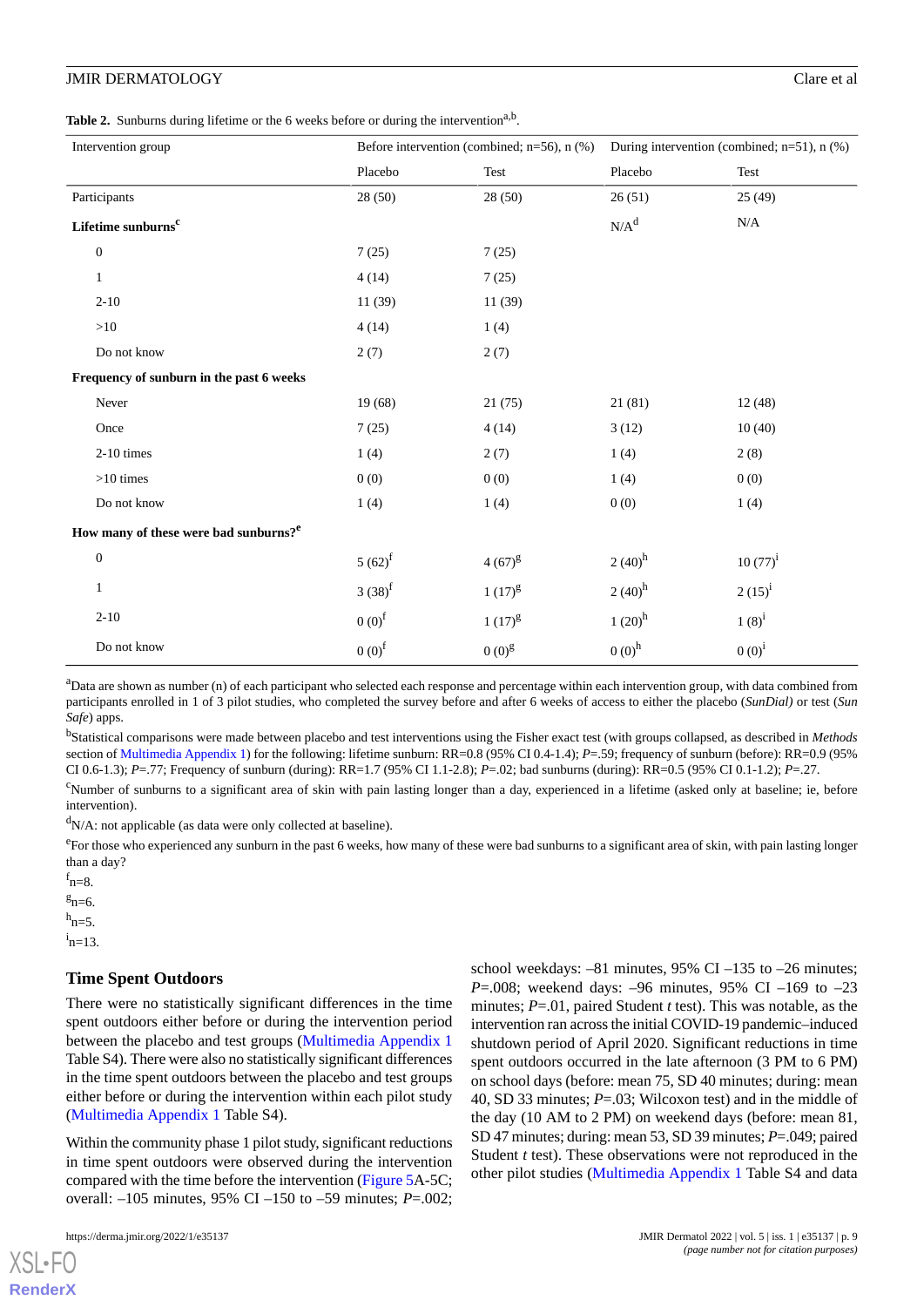not shown, respectively) suggesting that the reduction in time spent outdoors was an effect of the COVID-19 pandemic.

<span id="page-9-0"></span>Figure 5. Time spent outdoors was significantly reduced during the intervention period for participants of the community phase 1 pilot study. Data collected before (16/16, 100%) and during the intervention (13/16, 81%) were compared using paired Student t tests (*P*<.05), including (A) overall time spent outdoors per day (−105 minutes difference in predicted means, 95% CI −150 to −59 minutes; *P*=.002), (B) time spent outdoors on school days (−81 minutes, 95% CI −135 to −26 minutes; *P*=.008), and (C) time spent outdoors on weekend days (−96 minutes, 95% CI −169 to −23 minutes; *P*=.01). Data are shown for each individual and paired for responses before and during the intervention period (combined for both intervention groups).



# **Validation of Time Spent Outdoors With Dosimetry Data**

Overall, the number of EED received by participants increased as time spent outdoors on school days increased, with a significant positive linear correlation observed before the intervention [\(Multimedia Appendix 1](#page-11-9)Figure S1; Pearson *r*=0.67, 95% CI 0.22-0.89; *P*=.008). For more data related to wearing dosimeters, including compliance, please see [Multimedia](#page-11-9) [Appendix 1](#page-11-9) Figure S1 and Table S5.

### **Personalized UV Exposure Measured by Dosimeters in School Pilot Study**

There was no difference between UV exposure levels (ie, EED) measured via dosimeters worn by school pilot study participants in the placebo and test groups in the week before or last week of the intervention [\(Multimedia Appendix 1](#page-11-9) Figure S1).

### **Sunscreen Use and Sun-Protective Behaviors**

The preferred mode of sun protection by participants was seeking shade ([Multimedia Appendix 1,](#page-11-9) Tables S6 and S7). No significant differences in the use of sunscreen were observed before or during the intervention between the placebo and test groups [\(Multimedia Appendix 1](#page-11-9) Table S6). There was little difference in other sun-protective behaviors (including seeking shade, wearing a hat, or wearing clothing with long sleeves) on school days (between 10 AM and 3 PM; [Multimedia Appendix](#page-11-9) [1,](#page-11-9) Table S7) and weekend days (between 10 AM and 2 PM; data not shown).

### **Sun Safe Was Rated Higher Across Most Areas of Assessment**

When data were combined across all pilot studies, *Sun Safe* was rated highest for information (mean 4.2, SD 0.6) and lowest for engagement (mean 2.9, SD 0.6; [Multimedia Appendix 1](#page-11-9), Table S8). Across all areas of assessment except aesthetics, *Sun Safe* was rated significantly higher than the placebo app [\(Multimedia](#page-11-9) [Appendix 1](#page-11-9), Table S8; for combined data). Participants using *Sun Safe* were more likely to recommend it to others (*P*=.003;

[XSL](http://www.w3.org/Style/XSL)•FO **[RenderX](http://www.renderx.com/)**

Mann–Whitney test) and use it more frequently in the next 12 months  $(P=.008)$  than those using the placebo app [\(Multimedia](#page-11-9) [Appendix 1](#page-11-9) Table S9). Only 12% (3/24) of the participants stated that they would pay for the *Sun Safe* app [\(Multimedia](#page-11-9) [Appendix 1,](#page-11-9) Table S9).

# *Discussion*

### **Principal Findings**

Here, we describe how exposure to the *Sun Safe* app increased the knowledge that young Australian teenagers living in Perth (WA) had about the UV Index through placebo-controlled pilot intervention studies. Participants exposed to *Sun Safe* rated it highly, particularly for *information*. With some emphasis on the benefits of sun exposure, we may have expected that *Sun Safe* would increase the time spent outdoors using sun protection. However, no differences were observed in the time spent outdoors or sun-protective behaviors. These behaviors were likely strongly influenced by the COVID-19 pandemic. Indeed, during the shutdown period of April 2020, there was significantly reduced time spent outdoors observed in participants of the community phase 1 pilot study (mean 105, SD 78 minutes per day). This was likely linked to reduced opportunities to participate in outdoor sporting activities and the capacity of participants to engage in extracurricular outdoor activities. A participant stated that there was "no organized sport due to the COVID-19 pandemic." Others have also reported reduced time spent outdoors by children living in Israel during COVID-19 restrictions [[36\]](#page-13-2). There was increased reporting of (not bad) sunburns during the intervention period in the *Sun Safe* group compared with the placebo group. As there was no difference in time spent outdoors or reported sun behaviors between interventions, it may be that this increase in sunburns was because of increased awareness of the impacts of skin exposure to excessive sunlight, so that users of *Sun Safe* were more aware of sunburns and therefore more likely to recognize and report them.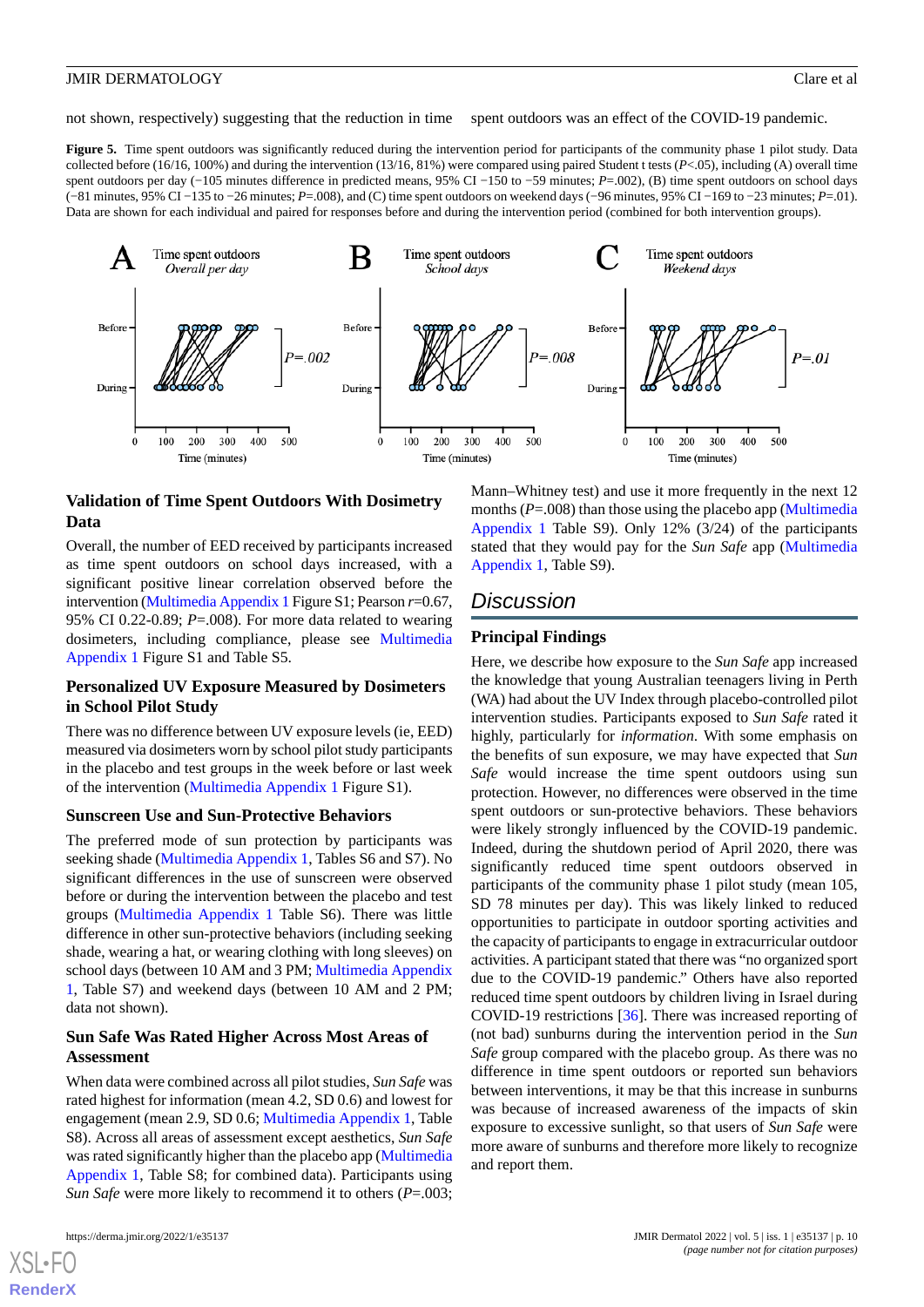Although *Sun Safe* described some benefits of sun exposure, *using sun protection as indicated by the UV Index* was prioritized within the *learn* feature and across all app features (eg, *View this week* for when to use sun protection and *Quiz* questions [\[9](#page-11-8)]). Information on *harms* and *SunSmart* behaviors featured first in the *learn* feature. However, it is possible that sun behaviors worsened with exposure to *Sun Safe*, with these pilot studies insufficiently powered to detect significant changes in behavior. Indeed, a systematic review recently identified unexpected consequences of using the UV Index to make health decisions, such as intentional tanning [[37\]](#page-13-3). It may be that using the UV Index to make sun health decisions is not the best approach for young teenagers, and sun health apps that target this age group need to promote sun-protective behaviors more generally. However, it is important to recognize the small sample size (N=57) of these pilot studies and that further studies are required with larger cohorts to reproduce and better understand these findings.

Using *Sun Safe* significantly increased important sun health–related knowledge among young teenagers, with no differences observed between male and female participants. This was perhaps unexpected as we observed less engagement of male coresearchers during the co-design process, with fewer men than women recruited as coresearchers, and some uncertainty regarding how feedback from male coresearchers translated into the development of *Sun Safe* [\[9](#page-11-8)]. Male coresearchers also displayed a sense of indifference regarding sun protection through interviews conducted as part of the *Sun Safe* co-design process [\[38](#page-13-4)]. Whether these increases in sun health knowledge translate into improved sun-protective behaviors by men is uncertain. Other uncertainties exist regarding whether knowledge gains observed for *Sun Safe* will have long-term effects on behavior with a relatively short intervention period (6 weeks) tested here.

A strength of these pilot studies was the relatively low dropout rate (approximately 10% overall) compared with the findings of a systematic review of intervention studies that included intervention lengths that ranged from 10 days to 6 months and tested mental health apps for which much higher (>25%) losses to follow-up were observed [[19\]](#page-12-11). Another strength was the use of the *SunDial* app to control for the *digital placebo effect*, which may come about in digital intervention studies through positive expectations of receiving beneficial effects, as personal devices such as smartphones may be an *extension of self* [[16\]](#page-12-8). The inclusion of digital controls may be essential to determine real-world effectiveness, with many mental health apps not demonstrating therapeutic effectiveness when a digital control was included as a comparator group [[39,](#page-13-5)[40](#page-13-6)]. *SunDial* was chosen as, although its focus was on the sun, no information related to sun health was imparted. It was free to download, included no in-app advertisements, and had few privacy concerns.

Blinding users to placebo and test apps is an ongoing challenge in digital health intervention studies. To aid this process, we included knowledge quiz questions related to the nature of the placebo app, which notify the user when sunrise and sunset events occur. However, it is uncertain whether *SunDial* was the best placebo app to use. A modified or disabled version of *Sun*

*Safe* could be used as a placebo, although this might be obvious to participants (depending on the modifications made) and was beyond our funding budget. Furthermore, it is difficult to determine which features would be best excluded as the effective components of *Sun Safe*. Another approach could be to have a *no app* control group; however, this would not adequately control for the *digital placebo effect* [\[16](#page-12-8)]. Including a third, *no app* control group could be considered, as well as different experimental approaches, such as incorporating a crossover design (although this still might not overcome issues regarding blinding) or by testing another health app in a side-by-side fashion and including questions in surveys (or other) that also measure the health outcomes of the alternate app.

#### **Limitations**

Limitations of these pilot studies include biases in participant recruitment, particularly for gender, socioeconomic status, and skin type. Most participants were recruited from the Perth metropolitan area, and thus, it is unclear whether the methods used, and the findings of these pilot studies are applicable elsewhere. Future intervention studies should aim to increase the diversity of participants recruited (considering gender, socioeconomic status, skin type, and residence beyond metropolitan Perth). These could use a combined web-based and school recruitment strategy (managed via the web), targeting schools attended by students living in more disadvantaged Socio-Economic Indexes for Areas to increase participant numbers and diversity. Recruitment media and communications could also be provided in languages other than English for the recruitment of young people from culturally and linguistically diverse backgrounds. Further development of *Sun Safe* may be necessary to improve accessibility (ie, an Android version and language options) and engagement, which might be addressed by additional gamification suggestions raised by coresearchers during the *Sun Safe* co-design process (ie, incorporation of in-app minigames [[9\]](#page-11-8)). Other researchers have recently developed potentially engaging virtual reality games that promote sun protection [[41\]](#page-13-7). The information content of *Sun Safe* may also need to be modified, particularly if an increased risk of sunburn persists in future (better powered) studies. Factors that may have affected recruitment in our pilot studies, which may be hard to address in future studies, could include parental concerns over smartphone use and the web-based environment, potential resistance by some young people to participate if recruited through their parents, and the ongoing influence of the COVID-19 pandemic. We now have a better understanding of the sample size requirements of future intervention studies, with sufficient sample size (N=57) demonstrated for user knowledge improvements but perhaps not for differences in sun-protective behaviors. Other limitations include those typical of eHealth trials, such as nonblinding of participants, the number of outcomes assessed (and risk of type 1 error), and biases introduced by limited use of the apps tested.

#### **Conclusions**

Skin cancers are the most prevalent form of cancer (affecting 2 in 3 adults) in Australia and bring substantial health and economic costs (eg, >Aus \$1 billion [US \$0.7 billion] in 2015-2016 nationally [\[42](#page-13-8)]), with prevention 30-fold less costly

 $XS$ -FO **[RenderX](http://www.renderx.com/)**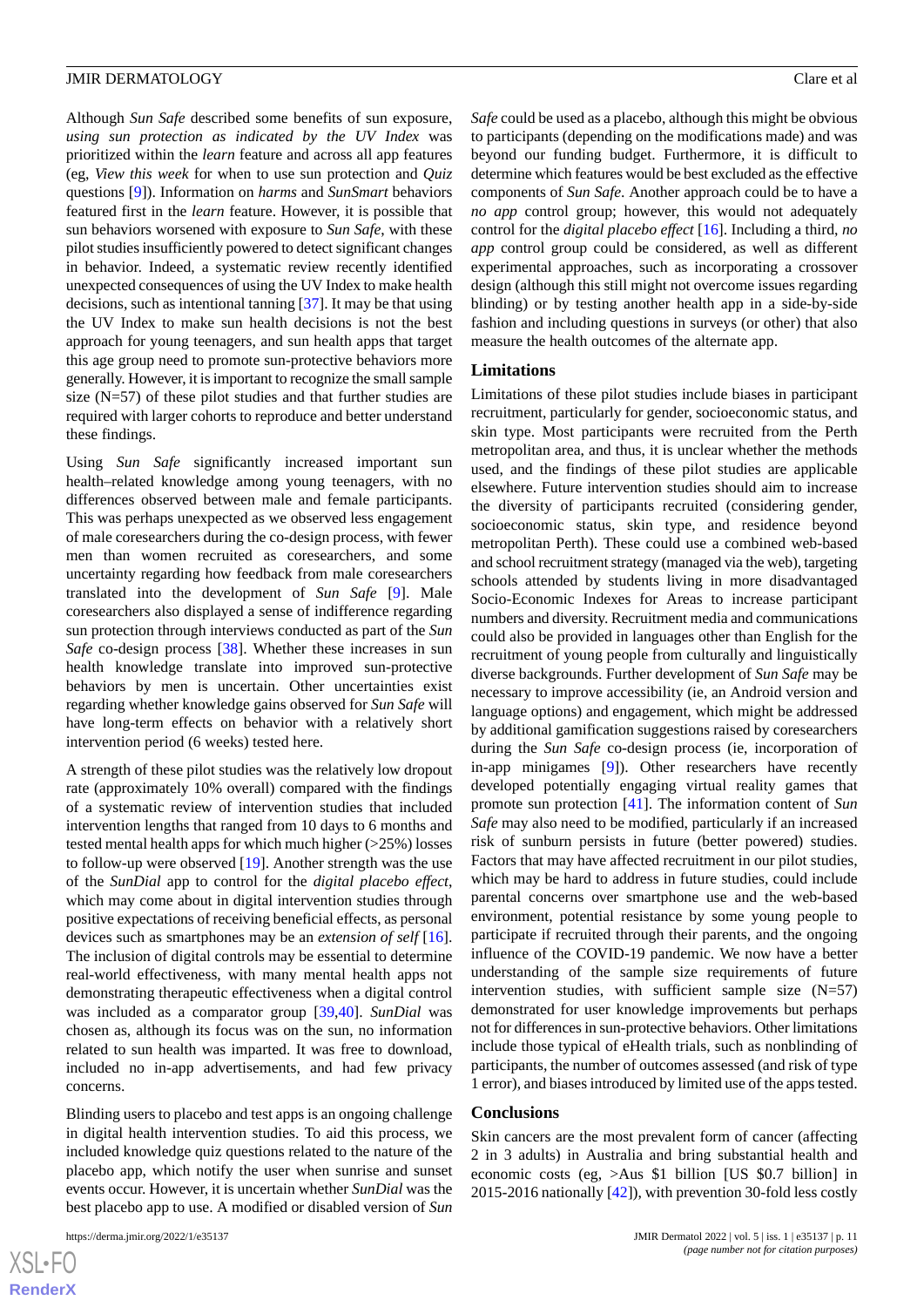than treatment [[43\]](#page-13-9). Adolescents are a key target population for skin cancer prevention campaigns and education, through which relatively small investments could bring about significant health and cost savings. Some sun exposure is important for maintaining vitamin D levels as teenagers become young adults, a population at risk for vitamin D deficiency in Australia [[44\]](#page-13-10).

We demonstrated that the use of the *Sun Safe* app in real-world settings improved the sun health knowledge that young teenagers have about the UV Index. Larger intervention studies in community and school settings with greater statistical power are needed to reproduce these findings and determine whether this app affects sun health behaviors.

# **Acknowledgments**

The authors thank all the recruited participants and their parents or guardians for their input into this project. The authors also thank the administrators and teachers from the local school for their assistance in participant recruitment and participation and the officials from the Department of Education of Western Australia (WA) for their review of documents for governance approval. The authors also thank Caitlin Kameron and Sally Blane from Cancer Council WA for their development of content used within the *Sun Safe* app and intellectual input for interpreting the findings from these studies, Natalie Eastwell and Tammy Gibbs from the Telethon Kids Institute for their support with the administration and development of web-based recruitment portals and recruitment of participants through Facebook, and Oscar Del Borello (Biochemistry, University of WA) for assistance in spectrophotometry. This research was supported by Healthway (Health Department of WA) via a health promotion exploratory research grant (#31971). The sponsor had no role in the study design; the collection, analysis, and interpretation of data; the writing of the report; or the decision to submit the manuscript for publication. LB was supported by the Multiple Sclerosis Postdoctoral Research Fellowship and the Curtin University Research Fellowship. JF was supported by the Healthway Early Career Research Fellowship (#33020). RL was supported by the National Health and Medical Research Council (Australia) Senior Research Fellowship. SG was supported by an Al and Val Rosenstrauss Research Fellowship from the Rebecca L Cooper Foundation.

# **Conflicts of Interest**

<span id="page-11-9"></span>The Sun Safe wireframe and app prototype were developed by MJ (Curve Tomorrow) and JW (Reach Health Promotion Innovations), respectively.

# **Multimedia Appendix 1**

<span id="page-11-0"></span>Additional methods and results. [[PDF File \(Adobe PDF File\), 1656 KB](https://jmir.org/api/download?alt_name=derma_v5i1e35137_app1.pdf&filename=a9413f0d168ad13cd6e3eb8013fec21c.pdf)-[Multimedia Appendix 1\]](https://jmir.org/api/download?alt_name=derma_v5i1e35137_app1.pdf&filename=a9413f0d168ad13cd6e3eb8013fec21c.pdf)

# <span id="page-11-1"></span>**References**

- <span id="page-11-2"></span>1. Green AC, Wallingford SC, McBride P. Childhood exposure to ultraviolet radiation and harmful skin effects: epidemiological evidence. Prog Biophys Mol Biol 2011;107(3):349-355 [[FREE Full text](http://europepmc.org/abstract/MED/21907230)] [doi: [10.1016/j.pbiomolbio.2011.08.010\]](http://dx.doi.org/10.1016/j.pbiomolbio.2011.08.010) [Medline: [21907230](http://www.ncbi.nlm.nih.gov/entrez/query.fcgi?cmd=Retrieve&db=PubMed&list_uids=21907230&dopt=Abstract)]
- <span id="page-11-3"></span>2. Bouillon R, Marcocci C, Carmeliet G, Bikle D, White JH, Dawson-Hughes B, et al. Skeletal and extraskeletal actions of vitamin D: current evidence and outstanding questions. Endocr Rev 2019;40(4):1109-1151 [[FREE Full text](http://europepmc.org/abstract/MED/30321335)] [doi: [10.1210/er.2018-00126\]](http://dx.doi.org/10.1210/er.2018-00126) [Medline: [30321335\]](http://www.ncbi.nlm.nih.gov/entrez/query.fcgi?cmd=Retrieve&db=PubMed&list_uids=30321335&dopt=Abstract)
- <span id="page-11-4"></span>3. Hart PH, Norval M, Byrne SN, Rhodes LE. Exposure to ultraviolet radiation in the modulation of human diseases. Annu Rev Pathol 2019;14:55-81. [doi: [10.1146/annurev-pathmechdis-012418-012809\]](http://dx.doi.org/10.1146/annurev-pathmechdis-012418-012809) [Medline: [30125148\]](http://www.ncbi.nlm.nih.gov/entrez/query.fcgi?cmd=Retrieve&db=PubMed&list_uids=30125148&dopt=Abstract)
- <span id="page-11-5"></span>4. McLoone JK, Meiser B, Karatas J, Sousa MS, Zilliacus E, Kasparian NA. Perceptions of melanoma risk among Australian adolescents: barriers to sun protection and recommendations for improvement. Aust N Z J Public Health 2014;38(4):321-325. [doi: [10.1111/1753-6405.12209](http://dx.doi.org/10.1111/1753-6405.12209)] [Medline: [24962426\]](http://www.ncbi.nlm.nih.gov/entrez/query.fcgi?cmd=Retrieve&db=PubMed&list_uids=24962426&dopt=Abstract)
- <span id="page-11-6"></span>5. Koch S, Pettigrew S, Hollier LP, Slevin T, Strickland M, Minto C, et al. Trends in Australian adolescents' sun-protection behaviours: implications for health campaigns. Aust N Z J Public Health 2016;40(5):468-473. [doi: [10.1111/1753-6405.12561\]](http://dx.doi.org/10.1111/1753-6405.12561) [Medline: [27523880](http://www.ncbi.nlm.nih.gov/entrez/query.fcgi?cmd=Retrieve&db=PubMed&list_uids=27523880&dopt=Abstract)]
- <span id="page-11-7"></span>6. Robinson NG, White KM, Young RM, Anderson PJ, Hyde MK, Greenbank S, et al. Young people and sun safety: the role of attitudes, norms and control factors. Health Promot J Austr 2008;19(1):45-51. [doi: [10.1071/he08045\]](http://dx.doi.org/10.1071/he08045) [Medline: [18481932\]](http://www.ncbi.nlm.nih.gov/entrez/query.fcgi?cmd=Retrieve&db=PubMed&list_uids=18481932&dopt=Abstract)
- <span id="page-11-8"></span>7. Scragg RK, Stewart AW, McKenzie RL, Reeder AI, Liley JB, Allen MW. Sun exposure and 25-hydroxyvitamin D3 levels in a community sample: quantifying the association with electronic dosimeters. J Expo Sci Environ Epidemiol 2017;27(5):471-477. [doi: [10.1038/jes.2016.51\]](http://dx.doi.org/10.1038/jes.2016.51) [Medline: [27599885\]](http://www.ncbi.nlm.nih.gov/entrez/query.fcgi?cmd=Retrieve&db=PubMed&list_uids=27599885&dopt=Abstract)
- 8. Pettigrew S, Parnell A, Strickland M, Neale R, Lucas R. The potential of ultraviolet radiation meters in secondary schools as a sun protection intervention mechanism for adolescents. Int J Environ Res Public Health 2020;17(4):1137 [[FREE Full](https://www.mdpi.com/resolver?pii=ijerph17041137) [text](https://www.mdpi.com/resolver?pii=ijerph17041137)] [doi: [10.3390/ijerph17041137](http://dx.doi.org/10.3390/ijerph17041137)] [Medline: [32053927\]](http://www.ncbi.nlm.nih.gov/entrez/query.fcgi?cmd=Retrieve&db=PubMed&list_uids=32053927&dopt=Abstract)
- 9. Nguyen R, Clare IM, Gamage N, Alvares GA, Black LJ, Hart PH, et al. Developing an online tool to promote safe sun behaviors with young teenagers as co-researchers. Front Digit Health 2021;3:626606 [\[FREE Full text](http://europepmc.org/abstract/MED/34713099)] [doi: [10.3389/fdgth.2021.626606\]](http://dx.doi.org/10.3389/fdgth.2021.626606) [Medline: [34713099\]](http://www.ncbi.nlm.nih.gov/entrez/query.fcgi?cmd=Retrieve&db=PubMed&list_uids=34713099&dopt=Abstract)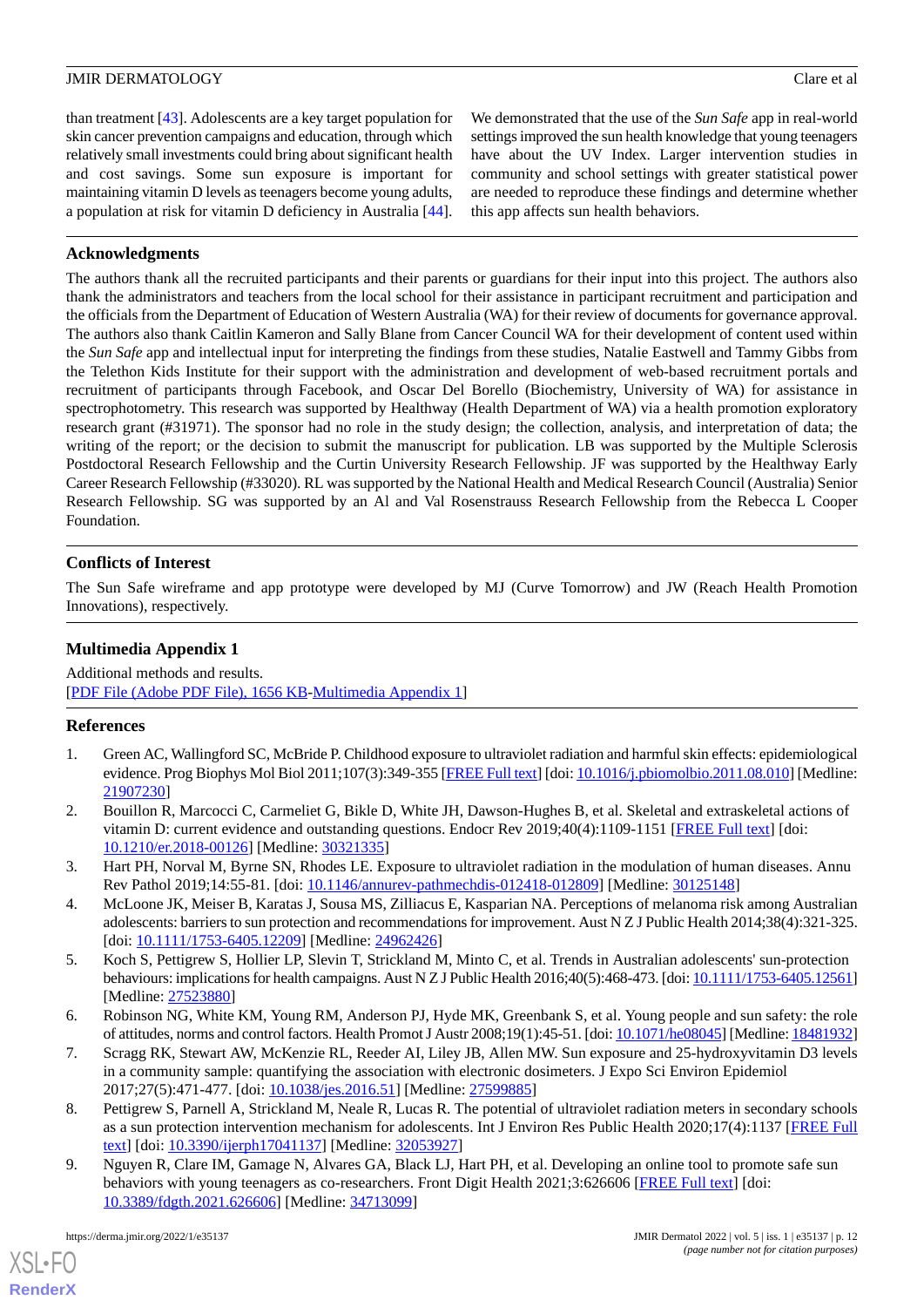- <span id="page-12-0"></span>10. Cache-Cache Soleil iOS app. App Store. 2017. URL: <https://apps.apple.com/au/app/cache-cache-soleil/id1188250930> [accessed 2021-11-08]
- <span id="page-12-1"></span>11. Brinker TJ, Faria BL, de Faria OM, Klode J, Schadendorf D, Utikal JS, et al. Effect of a face-aging mobile app-based intervention on skin cancer protection behavior in secondary schools in Brazil: a cluster-randomized clinical trial. JAMA Dermatol 2020;156(7):737-745 [\[FREE Full text\]](http://europepmc.org/abstract/MED/32374352) [doi: [10.1001/jamadermatol.2020.0511](http://dx.doi.org/10.1001/jamadermatol.2020.0511)] [Medline: [32374352\]](http://www.ncbi.nlm.nih.gov/entrez/query.fcgi?cmd=Retrieve&db=PubMed&list_uids=32374352&dopt=Abstract)
- <span id="page-12-2"></span>12. Nicholson A, Murphy M, Walker H, Tinker R, Dobbinson S. Not part of my routine: a qualitative study of use and understanding of UV forecast information and the SunSmart app. BMC Public Health 2019;19(1):1127 [\[FREE Full text\]](https://bmcpublichealth.biomedcentral.com/articles/10.1186/s12889-019-7421-x) [doi: [10.1186/s12889-019-7421-x](http://dx.doi.org/10.1186/s12889-019-7421-x)] [Medline: [31420026\]](http://www.ncbi.nlm.nih.gov/entrez/query.fcgi?cmd=Retrieve&db=PubMed&list_uids=31420026&dopt=Abstract)
- <span id="page-12-6"></span><span id="page-12-3"></span>13. Herlihy E, Gies PH, Roy CR, Jones M. Personal dosimetry of solar UV radiation for different outdoor activities. Photochem Photobiol 1994;60(3):288-294. [doi: [10.1111/j.1751-1097.1994.tb05106.x](http://dx.doi.org/10.1111/j.1751-1097.1994.tb05106.x)] [Medline: [7972383\]](http://www.ncbi.nlm.nih.gov/entrez/query.fcgi?cmd=Retrieve&db=PubMed&list_uids=7972383&dopt=Abstract)
- <span id="page-12-7"></span>14. The Sun Safe app. App Store. URL:<https://apps.apple.com/au/app/sun-safe/id1479811784> [accessed 2021-11-08]
- <span id="page-12-8"></span>15. The SunDial app. App Store. URL:<https://apps.apple.com/au/app/sundial-solar-lunar-times/id976460540> [accessed 2021-11-08]
- <span id="page-12-9"></span>16. Torous J, Firth J. The digital placebo effect: mobile mental health meets clinical psychiatry. Lancet Psychiatry 2016;3(2):100-102. [doi: [10.1016/S2215-0366\(15\)00565-9\]](http://dx.doi.org/10.1016/S2215-0366(15)00565-9) [Medline: [26851322](http://www.ncbi.nlm.nih.gov/entrez/query.fcgi?cmd=Retrieve&db=PubMed&list_uids=26851322&dopt=Abstract)]
- <span id="page-12-10"></span>17. Stoyanov SR, Hides L, Kavanagh DJ, Wilson H. Development and validation of the user version of the mobile application rating scale (uMARS). JMIR Mhealth Uhealth 2016;4(2):e72 [[FREE Full text](https://mhealth.jmir.org/2016/2/e72/)] [doi: [10.2196/mhealth.5849](http://dx.doi.org/10.2196/mhealth.5849)] [Medline: [27287964](http://www.ncbi.nlm.nih.gov/entrez/query.fcgi?cmd=Retrieve&db=PubMed&list_uids=27287964&dopt=Abstract)]
- <span id="page-12-11"></span>18. Serlachius A, Schache K, Kieser A, Arroll B, Petrie K, Dalbeth N. Association between user engagement of a mobile health app for gout and improvements in self-care behaviors: randomized controlled trial. JMIR Mhealth Uhealth 2019;7(8):e15021 [[FREE Full text](https://mhealth.jmir.org/2019/8/e15021/)] [doi: [10.2196/15021\]](http://dx.doi.org/10.2196/15021) [Medline: [31411147\]](http://www.ncbi.nlm.nih.gov/entrez/query.fcgi?cmd=Retrieve&db=PubMed&list_uids=31411147&dopt=Abstract)
- 19. Torous J, Lipschitz J, Ng M, Firth J. Dropout rates in clinical trials of smartphone apps for depressive symptoms: a systematic review and meta-analysis. J Affect Disord 2020;263:413-419. [doi: [10.1016/j.jad.2019.11.167](http://dx.doi.org/10.1016/j.jad.2019.11.167)] [Medline: [31969272\]](http://www.ncbi.nlm.nih.gov/entrez/query.fcgi?cmd=Retrieve&db=PubMed&list_uids=31969272&dopt=Abstract)
- 20. Sunshine: average daily sunshine hours. Bureau of Meteorology, Australian Government. URL: [http://www.bom.gov.au/](http://www.bom.gov.au/watl/sunshine/) [watl/sunshine/](http://www.bom.gov.au/watl/sunshine/) [accessed 2021-11-08]
- 21. Perth: geographic information. Bureau of Meteorology, Australian Government. URL: [https://tinyurl.com/4nyaxbd2](http://www.bom.gov.au/water/nwa/2017/perth/regiondescription/geographicinformation.shtml#:~:text=The%20Perth%20region%20is%20physically,the%20Harvey%20Water%20Irrigation%20Area) [accessed 2021-11-08]
- 22. Average annual and monthly maximum, minimum, and mean temperature. Bureau of Meteorology, Australian Gevernment. URL: [http://www.bom.gov.au/jsp/ncc/climate\\_averages/temperature/index.jsp?maptype=6&period=sum#maps](http://www.bom.gov.au/jsp/ncc/climate_averages/temperature/index.jsp?maptype=6&period=sum#maps) [accessed] 2021-11-08]
- 23. Cargill J, Lucas RM, Gies P, King K, Swaminathan A, Allen MW, et al. Validation of brief questionnaire measures of sun exposure and skin pigmentation against detailed and objective measures including vitamin D status. Photochem Photobiol 2013;89(1):219-226. [doi: [10.1111/j.1751-1097.2012.01221.x\]](http://dx.doi.org/10.1111/j.1751-1097.2012.01221.x) [Medline: [22891914\]](http://www.ncbi.nlm.nih.gov/entrez/query.fcgi?cmd=Retrieve&db=PubMed&list_uids=22891914&dopt=Abstract)
- 24. Hartley M, Hoare S, Lithander FE, Neale RE, Hart PH, Gorman S, et al. Comparing the effects of sun exposure and vitamin D supplementation on vitamin D insufficiency, and immune and cardio-metabolic function: the Sun Exposure and Vitamin D Supplementation (SEDS) Study. BMC Public Health 2015;15:115 [\[FREE Full text\]](https://bmcpublichealth.biomedcentral.com/articles/10.1186/s12889-015-1461-7) [doi: [10.1186/s12889-015-1461-7\]](http://dx.doi.org/10.1186/s12889-015-1461-7) [Medline: [25884724](http://www.ncbi.nlm.nih.gov/entrez/query.fcgi?cmd=Retrieve&db=PubMed&list_uids=25884724&dopt=Abstract)]
- 25. Bieliauskiene G, Philipsen PA, Ørsted-Jordy L, Køster B, Wulf HC. Visual scales are superior to questionnaires in skin phototype self-assessment by children. Photodermatol Photoimmunol Photomed 2019;35(4):238-245. [doi: [10.1111/phpp.12458](http://dx.doi.org/10.1111/phpp.12458)] [Medline: [30809865](http://www.ncbi.nlm.nih.gov/entrez/query.fcgi?cmd=Retrieve&db=PubMed&list_uids=30809865&dopt=Abstract)]
- 26. Daniel LC, Heckman CJ, Kloss JD, Manne SL. Comparing alternative methods of measuring skin color and damage. Cancer Causes Control 2009;20(3):313-321 [[FREE Full text](http://europepmc.org/abstract/MED/18931926)] [doi: [10.1007/s10552-008-9245-3\]](http://dx.doi.org/10.1007/s10552-008-9245-3) [Medline: [18931926](http://www.ncbi.nlm.nih.gov/entrez/query.fcgi?cmd=Retrieve&db=PubMed&list_uids=18931926&dopt=Abstract)]
- 27. Gies HP, Roy CR, Toomey S, Maclennan R, Watson M. Solar UVR exposures of three groups of outdoors workers on the Sunshine Coast, Queensland. Photochem Photobiol 1995;62(6):1015-1021. [doi: [10.1111/j.1751-1097.1995.tb02402.x\]](http://dx.doi.org/10.1111/j.1751-1097.1995.tb02402.x)
- 28. My Skin Track UV. La Roche-Posay. URL:<https://www.laroche-posay.me/en/article/MY-SKIN-TRACK-UV/a37392.aspx> [accessed 2021-11-08]
- 29. Heo SY, Kim J, Gutruf P, Banks A, Wei P, Pielak R, et al. Wireless, battery-free, flexible, miniaturized dosimeters monitor exposure to solar radiation and to light for phototherapy. Sci Transl Med 2018;10(470):eaau1643 [[FREE Full text](http://europepmc.org/abstract/MED/30518611)] [doi: [10.1126/scitranslmed.aau1643\]](http://dx.doi.org/10.1126/scitranslmed.aau1643) [Medline: [30518611](http://www.ncbi.nlm.nih.gov/entrez/query.fcgi?cmd=Retrieve&db=PubMed&list_uids=30518611&dopt=Abstract)]
- <span id="page-12-4"></span>30. Boudreaux ED, Waring ME, Hayes RB, Sadasivam RS, Mullen S, Pagoto S. Evaluating and selecting mobile health apps: strategies for healthcare providers and healthcare organizations. Transl Behav Med 2014;4(4):363-371 [[FREE Full text\]](http://europepmc.org/abstract/MED/25584085) [doi: [10.1007/s13142-014-0293-9](http://dx.doi.org/10.1007/s13142-014-0293-9)] [Medline: [25584085\]](http://www.ncbi.nlm.nih.gov/entrez/query.fcgi?cmd=Retrieve&db=PubMed&list_uids=25584085&dopt=Abstract)
- <span id="page-12-5"></span>31. Francis J, Cross D, Schultz A, Armstrong D, Nguyen R, Branch-Smith C. Developing a smartphone application to support social connectedness and wellbeing in young people with cystic fibrosis. J Cyst Fibros 2020;19(2):277-283. [doi: [10.1016/j.jcf.2019.12.011](http://dx.doi.org/10.1016/j.jcf.2019.12.011)] [Medline: [31917112\]](http://www.ncbi.nlm.nih.gov/entrez/query.fcgi?cmd=Retrieve&db=PubMed&list_uids=31917112&dopt=Abstract)
- 32. 2033.0.55.001 Census of population and housing: socio-economic indexes for areas (SEIFA), Australia, 2016. Australian Bureau of Statistics. 2018. URL:<https://www.abs.gov.au/ausstats/abs@.nsf/mf/2033.0.55.001> [accessed 2021-11-08]
- 33. Climate statistics for Australian locations. Bureau of Meterology, Australian Government. URL: [http://www.bom.gov.au/](http://www.bom.gov.au/climate/averages/tables/cw_200288_All.shtml) [climate/averages/tables/cw\\_200288\\_All.shtml](http://www.bom.gov.au/climate/averages/tables/cw_200288_All.shtml) [accessed 2021-11-08]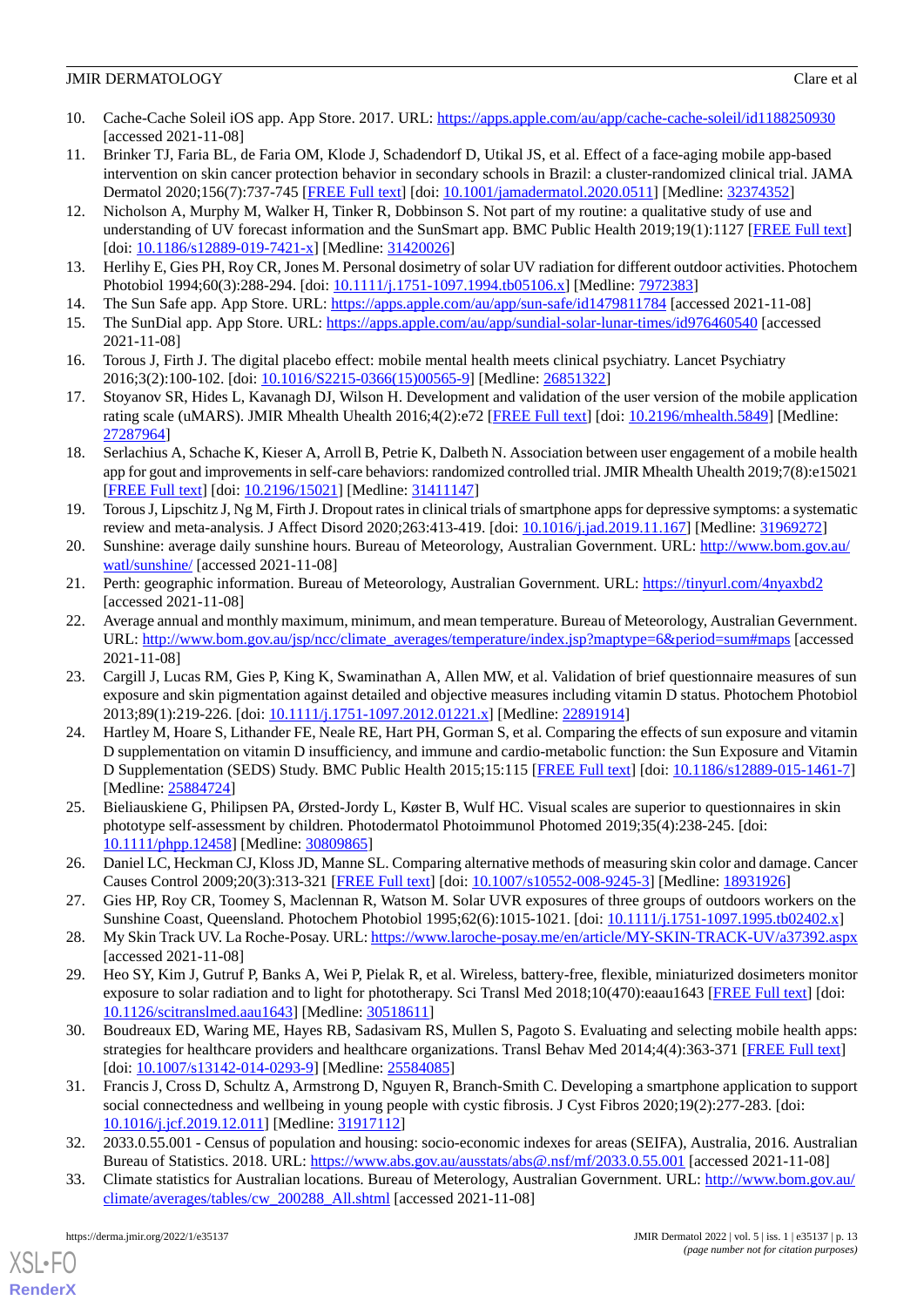- <span id="page-13-0"></span>34. Climate data online. Bureau of Meterology, Australian Government. URL:<http://www.bom.gov.au/climate/data/> [accessed 2021-11-08]
- <span id="page-13-2"></span><span id="page-13-1"></span>35. Australian radiation protection and nuclear safety agency (ARPANSA). Australian Government Data Portal. URL: [https:/](https://data.gov.au/organisations/org-dga-23442a5f-067a-4e22-a1db-2b98c2a32b22) [/data.gov.au/organisations/org-dga-23442a5f-067a-4e22-a1db-2b98c2a32b22](https://data.gov.au/organisations/org-dga-23442a5f-067a-4e22-a1db-2b98c2a32b22) [accessed 2021-11-08]
- 36. Shneor E, Doron R, Levine J, Zimmerman DR, Benoit JS, Ostrin LA, et al. Objective behavioral measures in children before, during, and after the COVID-19 lockdown in Israel. Int J Environ Res Public Health 2021;18(16):8732 [[FREE Full](https://www.mdpi.com/resolver?pii=ijerph18168732) [text](https://www.mdpi.com/resolver?pii=ijerph18168732)] [doi: [10.3390/ijerph18168732](http://dx.doi.org/10.3390/ijerph18168732)] [Medline: [34444483\]](http://www.ncbi.nlm.nih.gov/entrez/query.fcgi?cmd=Retrieve&db=PubMed&list_uids=34444483&dopt=Abstract)
- <span id="page-13-4"></span><span id="page-13-3"></span>37. Heckman CJ, Liang K, Riley M. Awareness, understanding, use, and impact of the UV index: a systematic review of over two decades of international research. Prev Med 2019;123:71-83 [\[FREE Full text\]](http://europepmc.org/abstract/MED/30844501) [doi: [10.1016/j.ypmed.2019.03.004](http://dx.doi.org/10.1016/j.ypmed.2019.03.004)] [Medline: [30844501](http://www.ncbi.nlm.nih.gov/entrez/query.fcgi?cmd=Retrieve&db=PubMed&list_uids=30844501&dopt=Abstract)]
- <span id="page-13-5"></span>38. Gamage N, Nguyen R, Clare IM, Lucas RM, Strickland M, Granich J, et al. Sun-health behaviours and attitudes towards sun safety amongst Australian teenagers: a qualitative update. BMC Res Notes 2021;14(1):349 [[FREE Full text](https://bmcresnotes.biomedcentral.com/articles/10.1186/s13104-021-05764-9)] [doi: [10.1186/s13104-021-05764-9\]](http://dx.doi.org/10.1186/s13104-021-05764-9) [Medline: [34496962\]](http://www.ncbi.nlm.nih.gov/entrez/query.fcgi?cmd=Retrieve&db=PubMed&list_uids=34496962&dopt=Abstract)
- <span id="page-13-6"></span>39. Huckvale K, Nicholas J, Torous J, Larsen ME. Smartphone apps for the treatment of mental health conditions: status and considerations. Curr Opin Psychol 2020;36:65-70 [[FREE Full text\]](https://linkinghub.elsevier.com/retrieve/pii/S2352-250X(20)30052-X) [doi: [10.1016/j.copsyc.2020.04.008\]](http://dx.doi.org/10.1016/j.copsyc.2020.04.008) [Medline: [32553848\]](http://www.ncbi.nlm.nih.gov/entrez/query.fcgi?cmd=Retrieve&db=PubMed&list_uids=32553848&dopt=Abstract)
- <span id="page-13-7"></span>40. Linardon J. Can acceptance, mindfulness, and self-compassion be learned by smartphone apps? A systematic and meta-analytic review of randomized controlled trials. Behav Ther 2020;51(4):646-658. [doi: [10.1016/j.beth.2019.10.002\]](http://dx.doi.org/10.1016/j.beth.2019.10.002) [Medline: [32586436](http://www.ncbi.nlm.nih.gov/entrez/query.fcgi?cmd=Retrieve&db=PubMed&list_uids=32586436&dopt=Abstract)]
- <span id="page-13-8"></span>41. Horsham C, Dutton-Regester K, Antrobus J, Goldston A, Price H, Ford H, et al. A virtual reality game to change sun protection behavior and prevent cancer: user-centered design approach. JMIR Serious Games 2021;9(1):e24652 [\[FREE](https://games.jmir.org/2021/1/e24652/) [Full text\]](https://games.jmir.org/2021/1/e24652/) [doi: [10.2196/24652\]](http://dx.doi.org/10.2196/24652) [Medline: [33764308](http://www.ncbi.nlm.nih.gov/entrez/query.fcgi?cmd=Retrieve&db=PubMed&list_uids=33764308&dopt=Abstract)]
- <span id="page-13-9"></span>42. Australian Institute of Health and Welfare. Health system expenditure on cancer and other neoplasms in Australia, 2015-16. Cancer Series no. 131. Cat. no. CAN 142. Canberra, Australia: Australian Institute of Health and Welfare; 2021. URL: <https://www.aihw.gov.au/getmedia/6bff10f3-3ec8-43d7-a967-55c5168da174/aihw-can-142.pdf.aspx?inline=true>
- <span id="page-13-10"></span>43. Shih ST, Carter R, Heward S, Sinclair C. Skin cancer has a large impact on our public hospitals but prevention programs continue to demonstrate strong economic credentials. Aust N Z J Public Health 2017;41(4):371-376. [doi: [10.1111/1753-6405.12679\]](http://dx.doi.org/10.1111/1753-6405.12679) [Medline: [28664663](http://www.ncbi.nlm.nih.gov/entrez/query.fcgi?cmd=Retrieve&db=PubMed&list_uids=28664663&dopt=Abstract)]
- 44. Australian health survey: biomedical results for nutrients: presents information on selected biomarkers for nutrition, including iodine, folate, Vitamin B12 and iron. Australian Bureau of Statistics. 2014. URL: [https://www.abs.gov.au/statistics/health/](https://www.abs.gov.au/statistics/health/health-conditions-and-risks/australian-health-survey-biomedical-results-nutrients/latest-release#data-download) [health-conditions-and-risks/australian-health-survey-biomedical-results-nutrients/latest-release#data-download](https://www.abs.gov.au/statistics/health/health-conditions-and-risks/australian-health-survey-biomedical-results-nutrients/latest-release#data-download) [accessed 2021-11-08]

# **Abbreviations**

**CONSORT:** Consolidated Standards of Reporting Trials **CONSORT-EHEALTH:** Consolidated Standards of Reporting Trials of Electronic and Mobile Health Applications and Online Telehealth **EED:** erythemally effective dose **RR:** relative risk **WA:** Western Australia

*Edited by R Dellavalle, T Sivesind; submitted 22.11.21; peer-reviewed by B Bernardes-Souza, E Krieghoff-Henning; comments to author 04.01.22; revised version received 31.01.22; accepted 02.02.22; published 16.03.22*

*Please cite as:*

*Clare IM, Gamage N, Alvares GA, Black LJ, Francis J, Jaimangal M, Lucas RM, Strickland M, White J, Nguyen R, Gorman S The Effects of Using the Sun Safe App on Sun Health Knowledge and Behaviors of Young Teenagers: Results of Pilot Intervention Studies JMIR Dermatol 2022;5(1):e35137*

*URL: <https://derma.jmir.org/2022/1/e35137> doi: [10.2196/35137](http://dx.doi.org/10.2196/35137) PMID:*

©Isabelle M Clare, Nisali Gamage, Gail A Alvares, Lucinda J Black, Jacinta Francis, Mohinder Jaimangal, Robyn M Lucas, Mark Strickland, James White, Rebecca Nguyen, Shelley Gorman. Originally published in JMIR Dermatology (http://derma.jmir.org), 16.03.2022. This is an open-access article distributed under the terms of the Creative Commons Attribution License (https://creativecommons.org/licenses/by/4.0/), which permits unrestricted use, distribution, and reproduction in any